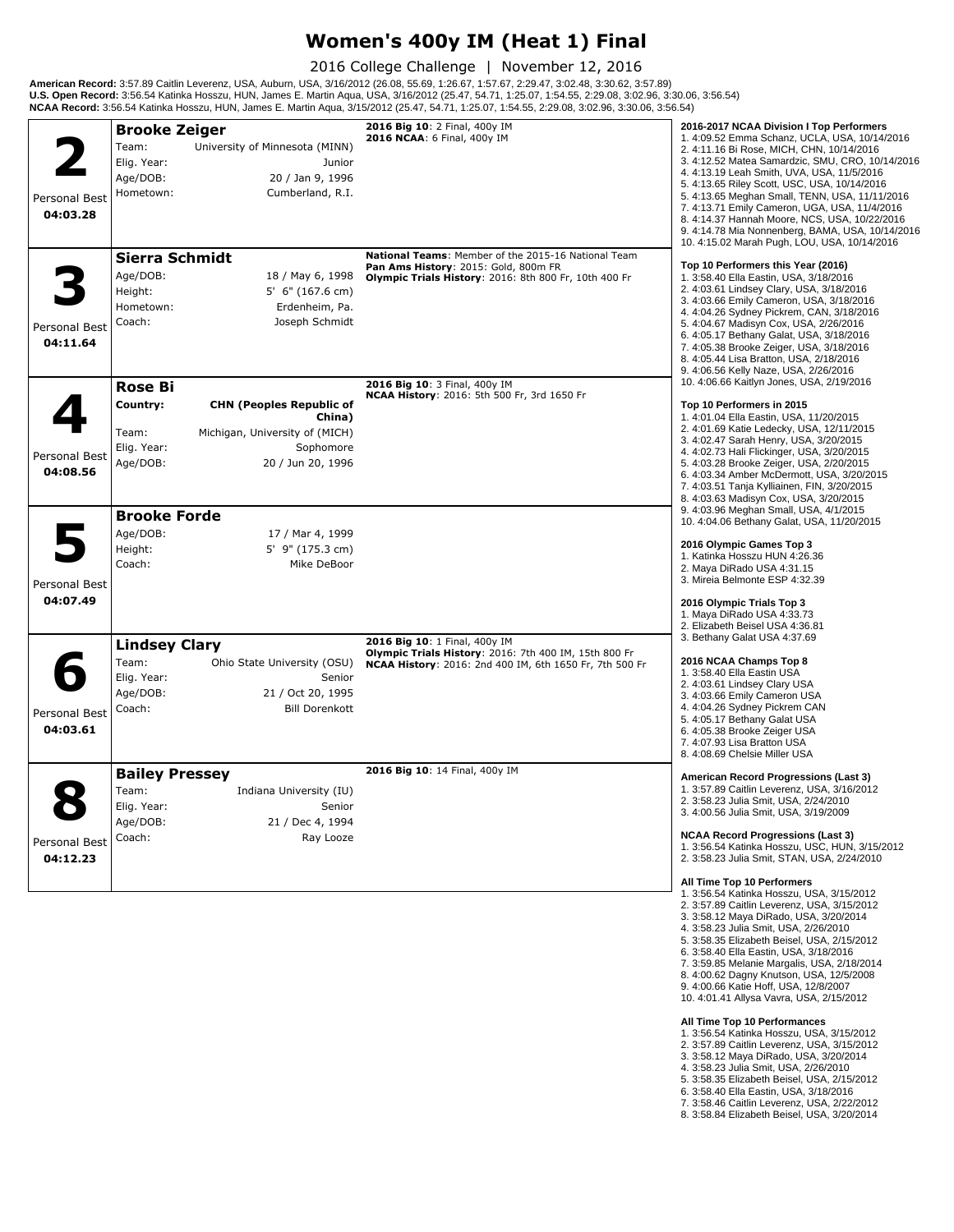## **Men's 400y IM (Heat 1) Final**

2016 College Challenge | November 12, 2016

**American Record:** 3:34.50 Chase Kalisz, USA, Austin, 3/27/2014 (23.56, 50.04, 1:17.50, 1:44.16, 2:13.63, 2:43.57, 3:09.34, 3:34.50)<br>**U.S. Open Record:** 3:34.50 Chase Kalisz, USA, Austin, 3/27/2014 (23.56, 50.04, 1:17.50,

| Team:<br>Purdue University (PUR)<br>2. 3:47.44 Andrew Seliskar, CAL, USA, 11/2/2016<br>3. 3:47.89 Joe Patching, AUB, GBR, 11/11/2016<br>Elig. Year:<br>Junior<br>4. 3:48.39 Sam McHugh, TENN, USA, 11/11/2016<br>Age/DOB:<br>20 / Apr 15, 1996<br>5. 3:50.38 Abrahm DeVine, STAN, USA, 11/2/2016<br>6. 3:50.59 Charlie Swanson, MICH, USA, 11/5/2016<br>Personal Best<br>7. 3:52.09 Robert Owen, VT, USA, 11/4/2016<br>03:47.63<br>8. 3:52.78 Ted Schubert, UVA, USA, 11/5/2016<br>9. 3:53.80 Gunnar Bentz, UGA, USA, 11/4/2016<br>10. 3:54.36 Jakub Maly, MINN, AUT, 11/4/2016<br>Olympic Trials History: 2016: 7th 1500 Fr<br><b>Robert Finke</b><br>Top 10 Performers this Year (2016)<br>Age/DOB:<br>17 / Nov 6, 1999<br>1. 3:35.82 Josh Prenot, USA, 3/25/2016<br>2. 3:37.40 Will Licon, USA, 3/25/2016<br>Hometown:<br>Clearwater, Fla.<br>3. 3:38.47 Jay Litherland, USA, 3/25/2016<br>Coach:<br><b>Fred Lewis</b><br>4. 3:38.59 Gunnar Bentz, USA, 3/25/2016<br>5. 3:39.06 Andrew Seliskar, USA, 3/25/2016<br>Personal Best<br>6. 3:39.28 Mark Szaranek, GBR, 3/25/2016<br>03:53.84<br>7. 3:39.91 Ryan Lochte, USA, 3/4/2016<br>8. 3:40.06 Abrahm DeVine, USA, 3/25/2016<br>9. 3.40.79 Curtis Ogren, USA, 3/4/2016<br>10. 3:41.08 Robert Owen, USA, 2/26/2016<br>2016 Big 10: 2 Final, 400y IM<br><b>Jakub Maly</b><br><b>WUGs History</b> : 2015: 8th 400 IM<br>Pronounced:<br>YA-kub MA-lee<br>Top 10 Performers in 2015<br>1. 3:36.37 Will Licon, USA, 3/27/2015<br>Country:<br><b>AUT (Austria)</b><br>2. 3:37.52 Andrew Seliskar, USA, 3/6/2015<br>Team:<br>University of Minnesota (MINN)<br>3. 3:38.39 Chase Kalisz, USA, 2/19/2015<br>Elig. Year:<br>Senior<br>4. 3:38.68 Jay Litherland, USA, 12/5/2015<br>Personal Best<br>5. 3:38.83 Josh Prenot, USA, 3/6/2015<br>Age/DOB:<br>24 / Apr 2, 1992<br>03:42.54<br>6. 3:39.61 Gunnar Bentz, USA, 12/5/2015<br>7. 3:40.22 Mark Szaranek, GBR, 2/19/2015<br>8. 3:40.35 Carlos Omana, USA, 2/19/2015<br>9. 3:40.61 Dylan Bosch, RSA, 2/27/2015<br><b>Samuel Pomajevich</b><br>10. 3:40.64 Sam McHugh, USA, 2/19/2015<br>Age/DOB:<br>18 / Oct 12, 1998<br>2016 Olympic Games Top 3<br>Height:<br>6' $11/2$ " (186.7 cm)<br>1. Kosuke Hagino JPN 4:06.05<br>2. Chase Kalisz USA 4:06.75<br>3. Daiya Seto JPN 4:09.71<br>Personal Best<br>03:53.14<br>2016 Olympic Trials Top 3<br>1. Chase Kalisz USA 4:09.54<br>2. Jay Litherland USA 4:11.02<br>3. Ryan Lochte USA 4:12.02<br>Olympic Trials History: 2016: 7th 400 IM<br><b>Charlie Swanson</b><br>2016 NCAA Champs Top 8<br>Team:<br>Michigan, University of (MICH)<br>1. 3:35.82 Josh Prenot USA<br>Elig. Year:<br>Freshman<br>2. 3:37.40 Will Licon USA<br>Age/DOB:<br>18 / Feb 20, 1998<br>3. 3:38.47 Jay Litherland USA<br>4. 3:38.59 Gunnar Bentz USA<br>Height:<br>6' 3" (190.5 cm)<br>Personal Best<br>5. 3:39.06 Andrew Seliskar USA<br>03:47.65<br>6. 3:42.02 Abrahm DeVine USA<br>7. 3:42.38 Sam McHugh USA<br>8. 3:43.28 Nolan Tesone USA<br>2016 Big 10: 19 Final, 400y IM<br><b>Mitchell Strahlman</b><br>American Record Progressions (Last 3)<br>1. 3:34.50 Chase Kalisz, USA, 3/27/2014<br>Team:<br>Michigan State University (MSU)<br>2. 3:35.98 Tyler Clary, USA, 3/27/2009<br>Elig. Year:<br>Junior<br>3. 3:36.26 Michael Phelps, USA, 3/2/2006<br>Age/DOB:<br>20 / May 28, 1996<br><b>NCAA Record Progressions (Last 3)</b><br>Personal Best<br>1. 3:34.50 Chase Kalisz, UGA, USA, 3/27/2014<br>03:50.85<br>2. 3:35.98 Tyler Clary, MICH, USA, 3/26/2009<br>3. 3:38.03 Tyler Clary, MICH, USA, 2/26/2009<br>All Time Top 10 Performers<br>1. 3:34.50 Chase Kalisz, USA, 3/27/2014<br>2. 3:35.82 Josh Prenot, USA, 3/25/2016<br>3. 3:35.98 Tyler Clary, USA, 3/26/2009<br>4. 3:36.26 Michael Phelps, USA, 3/2/2006<br>5. 3:36.37 Will Licon, USA, 3/27/2015<br>6. 3:37.52 Andrew Seliskar, USA, 3/6/2015<br>7. 3:37.75 Conor Dwyer, USA, 2/16/2011<br>8. 3:37.88 Ryan Lochte, USA, 11/29/2007<br>9. 3:38.00 Gal Nevo, ISR, 3/26/2009<br>10. 3:38.17 Dan Wallace, GBR, 3/27/2014 | All Time Top 10 Performances<br>1. 3:34.50 Chase Kalisz, USA, 3/27/2014 | <b>Adam Noens</b> | 2016 Big 10: 9 Final, 400y IM | 2016-2017 NCAA Division I Top Performers<br>1, 3:41.49 Chase Kalisz, UGA, USA, 11/4/2016 |
|------------------------------------------------------------------------------------------------------------------------------------------------------------------------------------------------------------------------------------------------------------------------------------------------------------------------------------------------------------------------------------------------------------------------------------------------------------------------------------------------------------------------------------------------------------------------------------------------------------------------------------------------------------------------------------------------------------------------------------------------------------------------------------------------------------------------------------------------------------------------------------------------------------------------------------------------------------------------------------------------------------------------------------------------------------------------------------------------------------------------------------------------------------------------------------------------------------------------------------------------------------------------------------------------------------------------------------------------------------------------------------------------------------------------------------------------------------------------------------------------------------------------------------------------------------------------------------------------------------------------------------------------------------------------------------------------------------------------------------------------------------------------------------------------------------------------------------------------------------------------------------------------------------------------------------------------------------------------------------------------------------------------------------------------------------------------------------------------------------------------------------------------------------------------------------------------------------------------------------------------------------------------------------------------------------------------------------------------------------------------------------------------------------------------------------------------------------------------------------------------------------------------------------------------------------------------------------------------------------------------------------------------------------------------------------------------------------------------------------------------------------------------------------------------------------------------------------------------------------------------------------------------------------------------------------------------------------------------------------------------------------------------------------------------------------------------------------------------------------------------------------------------------------------------------------------------------------------------------------------------------------------------------------------------------------------------------------------------------------------------------------------------------------------------------------------------------------------------------------------------------------------------------------------------------------------------------------------------------------------------------------------------------------------------------------------------------------------------------------------------------------------------------------------------------------------------------------------------------------------------------------------------------------------------------------------------------------------------------------------------------------------|-------------------------------------------------------------------------|-------------------|-------------------------------|------------------------------------------------------------------------------------------|
|                                                                                                                                                                                                                                                                                                                                                                                                                                                                                                                                                                                                                                                                                                                                                                                                                                                                                                                                                                                                                                                                                                                                                                                                                                                                                                                                                                                                                                                                                                                                                                                                                                                                                                                                                                                                                                                                                                                                                                                                                                                                                                                                                                                                                                                                                                                                                                                                                                                                                                                                                                                                                                                                                                                                                                                                                                                                                                                                                                                                                                                                                                                                                                                                                                                                                                                                                                                                                                                                                                                                                                                                                                                                                                                                                                                                                                                                                                                                                                                                                  |                                                                         |                   |                               |                                                                                          |
|                                                                                                                                                                                                                                                                                                                                                                                                                                                                                                                                                                                                                                                                                                                                                                                                                                                                                                                                                                                                                                                                                                                                                                                                                                                                                                                                                                                                                                                                                                                                                                                                                                                                                                                                                                                                                                                                                                                                                                                                                                                                                                                                                                                                                                                                                                                                                                                                                                                                                                                                                                                                                                                                                                                                                                                                                                                                                                                                                                                                                                                                                                                                                                                                                                                                                                                                                                                                                                                                                                                                                                                                                                                                                                                                                                                                                                                                                                                                                                                                                  |                                                                         |                   |                               |                                                                                          |
|                                                                                                                                                                                                                                                                                                                                                                                                                                                                                                                                                                                                                                                                                                                                                                                                                                                                                                                                                                                                                                                                                                                                                                                                                                                                                                                                                                                                                                                                                                                                                                                                                                                                                                                                                                                                                                                                                                                                                                                                                                                                                                                                                                                                                                                                                                                                                                                                                                                                                                                                                                                                                                                                                                                                                                                                                                                                                                                                                                                                                                                                                                                                                                                                                                                                                                                                                                                                                                                                                                                                                                                                                                                                                                                                                                                                                                                                                                                                                                                                                  |                                                                         |                   |                               |                                                                                          |
|                                                                                                                                                                                                                                                                                                                                                                                                                                                                                                                                                                                                                                                                                                                                                                                                                                                                                                                                                                                                                                                                                                                                                                                                                                                                                                                                                                                                                                                                                                                                                                                                                                                                                                                                                                                                                                                                                                                                                                                                                                                                                                                                                                                                                                                                                                                                                                                                                                                                                                                                                                                                                                                                                                                                                                                                                                                                                                                                                                                                                                                                                                                                                                                                                                                                                                                                                                                                                                                                                                                                                                                                                                                                                                                                                                                                                                                                                                                                                                                                                  |                                                                         |                   |                               |                                                                                          |
|                                                                                                                                                                                                                                                                                                                                                                                                                                                                                                                                                                                                                                                                                                                                                                                                                                                                                                                                                                                                                                                                                                                                                                                                                                                                                                                                                                                                                                                                                                                                                                                                                                                                                                                                                                                                                                                                                                                                                                                                                                                                                                                                                                                                                                                                                                                                                                                                                                                                                                                                                                                                                                                                                                                                                                                                                                                                                                                                                                                                                                                                                                                                                                                                                                                                                                                                                                                                                                                                                                                                                                                                                                                                                                                                                                                                                                                                                                                                                                                                                  |                                                                         |                   |                               |                                                                                          |
|                                                                                                                                                                                                                                                                                                                                                                                                                                                                                                                                                                                                                                                                                                                                                                                                                                                                                                                                                                                                                                                                                                                                                                                                                                                                                                                                                                                                                                                                                                                                                                                                                                                                                                                                                                                                                                                                                                                                                                                                                                                                                                                                                                                                                                                                                                                                                                                                                                                                                                                                                                                                                                                                                                                                                                                                                                                                                                                                                                                                                                                                                                                                                                                                                                                                                                                                                                                                                                                                                                                                                                                                                                                                                                                                                                                                                                                                                                                                                                                                                  |                                                                         |                   |                               |                                                                                          |
|                                                                                                                                                                                                                                                                                                                                                                                                                                                                                                                                                                                                                                                                                                                                                                                                                                                                                                                                                                                                                                                                                                                                                                                                                                                                                                                                                                                                                                                                                                                                                                                                                                                                                                                                                                                                                                                                                                                                                                                                                                                                                                                                                                                                                                                                                                                                                                                                                                                                                                                                                                                                                                                                                                                                                                                                                                                                                                                                                                                                                                                                                                                                                                                                                                                                                                                                                                                                                                                                                                                                                                                                                                                                                                                                                                                                                                                                                                                                                                                                                  |                                                                         |                   |                               |                                                                                          |
|                                                                                                                                                                                                                                                                                                                                                                                                                                                                                                                                                                                                                                                                                                                                                                                                                                                                                                                                                                                                                                                                                                                                                                                                                                                                                                                                                                                                                                                                                                                                                                                                                                                                                                                                                                                                                                                                                                                                                                                                                                                                                                                                                                                                                                                                                                                                                                                                                                                                                                                                                                                                                                                                                                                                                                                                                                                                                                                                                                                                                                                                                                                                                                                                                                                                                                                                                                                                                                                                                                                                                                                                                                                                                                                                                                                                                                                                                                                                                                                                                  |                                                                         |                   |                               |                                                                                          |
|                                                                                                                                                                                                                                                                                                                                                                                                                                                                                                                                                                                                                                                                                                                                                                                                                                                                                                                                                                                                                                                                                                                                                                                                                                                                                                                                                                                                                                                                                                                                                                                                                                                                                                                                                                                                                                                                                                                                                                                                                                                                                                                                                                                                                                                                                                                                                                                                                                                                                                                                                                                                                                                                                                                                                                                                                                                                                                                                                                                                                                                                                                                                                                                                                                                                                                                                                                                                                                                                                                                                                                                                                                                                                                                                                                                                                                                                                                                                                                                                                  |                                                                         |                   |                               |                                                                                          |
|                                                                                                                                                                                                                                                                                                                                                                                                                                                                                                                                                                                                                                                                                                                                                                                                                                                                                                                                                                                                                                                                                                                                                                                                                                                                                                                                                                                                                                                                                                                                                                                                                                                                                                                                                                                                                                                                                                                                                                                                                                                                                                                                                                                                                                                                                                                                                                                                                                                                                                                                                                                                                                                                                                                                                                                                                                                                                                                                                                                                                                                                                                                                                                                                                                                                                                                                                                                                                                                                                                                                                                                                                                                                                                                                                                                                                                                                                                                                                                                                                  |                                                                         |                   |                               |                                                                                          |
|                                                                                                                                                                                                                                                                                                                                                                                                                                                                                                                                                                                                                                                                                                                                                                                                                                                                                                                                                                                                                                                                                                                                                                                                                                                                                                                                                                                                                                                                                                                                                                                                                                                                                                                                                                                                                                                                                                                                                                                                                                                                                                                                                                                                                                                                                                                                                                                                                                                                                                                                                                                                                                                                                                                                                                                                                                                                                                                                                                                                                                                                                                                                                                                                                                                                                                                                                                                                                                                                                                                                                                                                                                                                                                                                                                                                                                                                                                                                                                                                                  |                                                                         |                   |                               |                                                                                          |
|                                                                                                                                                                                                                                                                                                                                                                                                                                                                                                                                                                                                                                                                                                                                                                                                                                                                                                                                                                                                                                                                                                                                                                                                                                                                                                                                                                                                                                                                                                                                                                                                                                                                                                                                                                                                                                                                                                                                                                                                                                                                                                                                                                                                                                                                                                                                                                                                                                                                                                                                                                                                                                                                                                                                                                                                                                                                                                                                                                                                                                                                                                                                                                                                                                                                                                                                                                                                                                                                                                                                                                                                                                                                                                                                                                                                                                                                                                                                                                                                                  |                                                                         |                   |                               |                                                                                          |
|                                                                                                                                                                                                                                                                                                                                                                                                                                                                                                                                                                                                                                                                                                                                                                                                                                                                                                                                                                                                                                                                                                                                                                                                                                                                                                                                                                                                                                                                                                                                                                                                                                                                                                                                                                                                                                                                                                                                                                                                                                                                                                                                                                                                                                                                                                                                                                                                                                                                                                                                                                                                                                                                                                                                                                                                                                                                                                                                                                                                                                                                                                                                                                                                                                                                                                                                                                                                                                                                                                                                                                                                                                                                                                                                                                                                                                                                                                                                                                                                                  |                                                                         |                   |                               |                                                                                          |
|                                                                                                                                                                                                                                                                                                                                                                                                                                                                                                                                                                                                                                                                                                                                                                                                                                                                                                                                                                                                                                                                                                                                                                                                                                                                                                                                                                                                                                                                                                                                                                                                                                                                                                                                                                                                                                                                                                                                                                                                                                                                                                                                                                                                                                                                                                                                                                                                                                                                                                                                                                                                                                                                                                                                                                                                                                                                                                                                                                                                                                                                                                                                                                                                                                                                                                                                                                                                                                                                                                                                                                                                                                                                                                                                                                                                                                                                                                                                                                                                                  |                                                                         |                   |                               |                                                                                          |
|                                                                                                                                                                                                                                                                                                                                                                                                                                                                                                                                                                                                                                                                                                                                                                                                                                                                                                                                                                                                                                                                                                                                                                                                                                                                                                                                                                                                                                                                                                                                                                                                                                                                                                                                                                                                                                                                                                                                                                                                                                                                                                                                                                                                                                                                                                                                                                                                                                                                                                                                                                                                                                                                                                                                                                                                                                                                                                                                                                                                                                                                                                                                                                                                                                                                                                                                                                                                                                                                                                                                                                                                                                                                                                                                                                                                                                                                                                                                                                                                                  |                                                                         |                   |                               |                                                                                          |
|                                                                                                                                                                                                                                                                                                                                                                                                                                                                                                                                                                                                                                                                                                                                                                                                                                                                                                                                                                                                                                                                                                                                                                                                                                                                                                                                                                                                                                                                                                                                                                                                                                                                                                                                                                                                                                                                                                                                                                                                                                                                                                                                                                                                                                                                                                                                                                                                                                                                                                                                                                                                                                                                                                                                                                                                                                                                                                                                                                                                                                                                                                                                                                                                                                                                                                                                                                                                                                                                                                                                                                                                                                                                                                                                                                                                                                                                                                                                                                                                                  |                                                                         |                   |                               |                                                                                          |
|                                                                                                                                                                                                                                                                                                                                                                                                                                                                                                                                                                                                                                                                                                                                                                                                                                                                                                                                                                                                                                                                                                                                                                                                                                                                                                                                                                                                                                                                                                                                                                                                                                                                                                                                                                                                                                                                                                                                                                                                                                                                                                                                                                                                                                                                                                                                                                                                                                                                                                                                                                                                                                                                                                                                                                                                                                                                                                                                                                                                                                                                                                                                                                                                                                                                                                                                                                                                                                                                                                                                                                                                                                                                                                                                                                                                                                                                                                                                                                                                                  |                                                                         |                   |                               |                                                                                          |
|                                                                                                                                                                                                                                                                                                                                                                                                                                                                                                                                                                                                                                                                                                                                                                                                                                                                                                                                                                                                                                                                                                                                                                                                                                                                                                                                                                                                                                                                                                                                                                                                                                                                                                                                                                                                                                                                                                                                                                                                                                                                                                                                                                                                                                                                                                                                                                                                                                                                                                                                                                                                                                                                                                                                                                                                                                                                                                                                                                                                                                                                                                                                                                                                                                                                                                                                                                                                                                                                                                                                                                                                                                                                                                                                                                                                                                                                                                                                                                                                                  |                                                                         |                   |                               |                                                                                          |
|                                                                                                                                                                                                                                                                                                                                                                                                                                                                                                                                                                                                                                                                                                                                                                                                                                                                                                                                                                                                                                                                                                                                                                                                                                                                                                                                                                                                                                                                                                                                                                                                                                                                                                                                                                                                                                                                                                                                                                                                                                                                                                                                                                                                                                                                                                                                                                                                                                                                                                                                                                                                                                                                                                                                                                                                                                                                                                                                                                                                                                                                                                                                                                                                                                                                                                                                                                                                                                                                                                                                                                                                                                                                                                                                                                                                                                                                                                                                                                                                                  |                                                                         |                   |                               |                                                                                          |
|                                                                                                                                                                                                                                                                                                                                                                                                                                                                                                                                                                                                                                                                                                                                                                                                                                                                                                                                                                                                                                                                                                                                                                                                                                                                                                                                                                                                                                                                                                                                                                                                                                                                                                                                                                                                                                                                                                                                                                                                                                                                                                                                                                                                                                                                                                                                                                                                                                                                                                                                                                                                                                                                                                                                                                                                                                                                                                                                                                                                                                                                                                                                                                                                                                                                                                                                                                                                                                                                                                                                                                                                                                                                                                                                                                                                                                                                                                                                                                                                                  |                                                                         |                   |                               |                                                                                          |
|                                                                                                                                                                                                                                                                                                                                                                                                                                                                                                                                                                                                                                                                                                                                                                                                                                                                                                                                                                                                                                                                                                                                                                                                                                                                                                                                                                                                                                                                                                                                                                                                                                                                                                                                                                                                                                                                                                                                                                                                                                                                                                                                                                                                                                                                                                                                                                                                                                                                                                                                                                                                                                                                                                                                                                                                                                                                                                                                                                                                                                                                                                                                                                                                                                                                                                                                                                                                                                                                                                                                                                                                                                                                                                                                                                                                                                                                                                                                                                                                                  |                                                                         |                   |                               |                                                                                          |
|                                                                                                                                                                                                                                                                                                                                                                                                                                                                                                                                                                                                                                                                                                                                                                                                                                                                                                                                                                                                                                                                                                                                                                                                                                                                                                                                                                                                                                                                                                                                                                                                                                                                                                                                                                                                                                                                                                                                                                                                                                                                                                                                                                                                                                                                                                                                                                                                                                                                                                                                                                                                                                                                                                                                                                                                                                                                                                                                                                                                                                                                                                                                                                                                                                                                                                                                                                                                                                                                                                                                                                                                                                                                                                                                                                                                                                                                                                                                                                                                                  |                                                                         |                   |                               |                                                                                          |
|                                                                                                                                                                                                                                                                                                                                                                                                                                                                                                                                                                                                                                                                                                                                                                                                                                                                                                                                                                                                                                                                                                                                                                                                                                                                                                                                                                                                                                                                                                                                                                                                                                                                                                                                                                                                                                                                                                                                                                                                                                                                                                                                                                                                                                                                                                                                                                                                                                                                                                                                                                                                                                                                                                                                                                                                                                                                                                                                                                                                                                                                                                                                                                                                                                                                                                                                                                                                                                                                                                                                                                                                                                                                                                                                                                                                                                                                                                                                                                                                                  |                                                                         |                   |                               |                                                                                          |
|                                                                                                                                                                                                                                                                                                                                                                                                                                                                                                                                                                                                                                                                                                                                                                                                                                                                                                                                                                                                                                                                                                                                                                                                                                                                                                                                                                                                                                                                                                                                                                                                                                                                                                                                                                                                                                                                                                                                                                                                                                                                                                                                                                                                                                                                                                                                                                                                                                                                                                                                                                                                                                                                                                                                                                                                                                                                                                                                                                                                                                                                                                                                                                                                                                                                                                                                                                                                                                                                                                                                                                                                                                                                                                                                                                                                                                                                                                                                                                                                                  |                                                                         |                   |                               |                                                                                          |
|                                                                                                                                                                                                                                                                                                                                                                                                                                                                                                                                                                                                                                                                                                                                                                                                                                                                                                                                                                                                                                                                                                                                                                                                                                                                                                                                                                                                                                                                                                                                                                                                                                                                                                                                                                                                                                                                                                                                                                                                                                                                                                                                                                                                                                                                                                                                                                                                                                                                                                                                                                                                                                                                                                                                                                                                                                                                                                                                                                                                                                                                                                                                                                                                                                                                                                                                                                                                                                                                                                                                                                                                                                                                                                                                                                                                                                                                                                                                                                                                                  |                                                                         |                   |                               |                                                                                          |
|                                                                                                                                                                                                                                                                                                                                                                                                                                                                                                                                                                                                                                                                                                                                                                                                                                                                                                                                                                                                                                                                                                                                                                                                                                                                                                                                                                                                                                                                                                                                                                                                                                                                                                                                                                                                                                                                                                                                                                                                                                                                                                                                                                                                                                                                                                                                                                                                                                                                                                                                                                                                                                                                                                                                                                                                                                                                                                                                                                                                                                                                                                                                                                                                                                                                                                                                                                                                                                                                                                                                                                                                                                                                                                                                                                                                                                                                                                                                                                                                                  |                                                                         |                   |                               |                                                                                          |
|                                                                                                                                                                                                                                                                                                                                                                                                                                                                                                                                                                                                                                                                                                                                                                                                                                                                                                                                                                                                                                                                                                                                                                                                                                                                                                                                                                                                                                                                                                                                                                                                                                                                                                                                                                                                                                                                                                                                                                                                                                                                                                                                                                                                                                                                                                                                                                                                                                                                                                                                                                                                                                                                                                                                                                                                                                                                                                                                                                                                                                                                                                                                                                                                                                                                                                                                                                                                                                                                                                                                                                                                                                                                                                                                                                                                                                                                                                                                                                                                                  |                                                                         |                   |                               |                                                                                          |
|                                                                                                                                                                                                                                                                                                                                                                                                                                                                                                                                                                                                                                                                                                                                                                                                                                                                                                                                                                                                                                                                                                                                                                                                                                                                                                                                                                                                                                                                                                                                                                                                                                                                                                                                                                                                                                                                                                                                                                                                                                                                                                                                                                                                                                                                                                                                                                                                                                                                                                                                                                                                                                                                                                                                                                                                                                                                                                                                                                                                                                                                                                                                                                                                                                                                                                                                                                                                                                                                                                                                                                                                                                                                                                                                                                                                                                                                                                                                                                                                                  |                                                                         |                   |                               |                                                                                          |
|                                                                                                                                                                                                                                                                                                                                                                                                                                                                                                                                                                                                                                                                                                                                                                                                                                                                                                                                                                                                                                                                                                                                                                                                                                                                                                                                                                                                                                                                                                                                                                                                                                                                                                                                                                                                                                                                                                                                                                                                                                                                                                                                                                                                                                                                                                                                                                                                                                                                                                                                                                                                                                                                                                                                                                                                                                                                                                                                                                                                                                                                                                                                                                                                                                                                                                                                                                                                                                                                                                                                                                                                                                                                                                                                                                                                                                                                                                                                                                                                                  |                                                                         |                   |                               |                                                                                          |
|                                                                                                                                                                                                                                                                                                                                                                                                                                                                                                                                                                                                                                                                                                                                                                                                                                                                                                                                                                                                                                                                                                                                                                                                                                                                                                                                                                                                                                                                                                                                                                                                                                                                                                                                                                                                                                                                                                                                                                                                                                                                                                                                                                                                                                                                                                                                                                                                                                                                                                                                                                                                                                                                                                                                                                                                                                                                                                                                                                                                                                                                                                                                                                                                                                                                                                                                                                                                                                                                                                                                                                                                                                                                                                                                                                                                                                                                                                                                                                                                                  |                                                                         |                   |                               |                                                                                          |
|                                                                                                                                                                                                                                                                                                                                                                                                                                                                                                                                                                                                                                                                                                                                                                                                                                                                                                                                                                                                                                                                                                                                                                                                                                                                                                                                                                                                                                                                                                                                                                                                                                                                                                                                                                                                                                                                                                                                                                                                                                                                                                                                                                                                                                                                                                                                                                                                                                                                                                                                                                                                                                                                                                                                                                                                                                                                                                                                                                                                                                                                                                                                                                                                                                                                                                                                                                                                                                                                                                                                                                                                                                                                                                                                                                                                                                                                                                                                                                                                                  |                                                                         |                   |                               |                                                                                          |
|                                                                                                                                                                                                                                                                                                                                                                                                                                                                                                                                                                                                                                                                                                                                                                                                                                                                                                                                                                                                                                                                                                                                                                                                                                                                                                                                                                                                                                                                                                                                                                                                                                                                                                                                                                                                                                                                                                                                                                                                                                                                                                                                                                                                                                                                                                                                                                                                                                                                                                                                                                                                                                                                                                                                                                                                                                                                                                                                                                                                                                                                                                                                                                                                                                                                                                                                                                                                                                                                                                                                                                                                                                                                                                                                                                                                                                                                                                                                                                                                                  |                                                                         |                   |                               |                                                                                          |
|                                                                                                                                                                                                                                                                                                                                                                                                                                                                                                                                                                                                                                                                                                                                                                                                                                                                                                                                                                                                                                                                                                                                                                                                                                                                                                                                                                                                                                                                                                                                                                                                                                                                                                                                                                                                                                                                                                                                                                                                                                                                                                                                                                                                                                                                                                                                                                                                                                                                                                                                                                                                                                                                                                                                                                                                                                                                                                                                                                                                                                                                                                                                                                                                                                                                                                                                                                                                                                                                                                                                                                                                                                                                                                                                                                                                                                                                                                                                                                                                                  |                                                                         |                   |                               |                                                                                          |
|                                                                                                                                                                                                                                                                                                                                                                                                                                                                                                                                                                                                                                                                                                                                                                                                                                                                                                                                                                                                                                                                                                                                                                                                                                                                                                                                                                                                                                                                                                                                                                                                                                                                                                                                                                                                                                                                                                                                                                                                                                                                                                                                                                                                                                                                                                                                                                                                                                                                                                                                                                                                                                                                                                                                                                                                                                                                                                                                                                                                                                                                                                                                                                                                                                                                                                                                                                                                                                                                                                                                                                                                                                                                                                                                                                                                                                                                                                                                                                                                                  |                                                                         |                   |                               |                                                                                          |
|                                                                                                                                                                                                                                                                                                                                                                                                                                                                                                                                                                                                                                                                                                                                                                                                                                                                                                                                                                                                                                                                                                                                                                                                                                                                                                                                                                                                                                                                                                                                                                                                                                                                                                                                                                                                                                                                                                                                                                                                                                                                                                                                                                                                                                                                                                                                                                                                                                                                                                                                                                                                                                                                                                                                                                                                                                                                                                                                                                                                                                                                                                                                                                                                                                                                                                                                                                                                                                                                                                                                                                                                                                                                                                                                                                                                                                                                                                                                                                                                                  |                                                                         |                   |                               |                                                                                          |
|                                                                                                                                                                                                                                                                                                                                                                                                                                                                                                                                                                                                                                                                                                                                                                                                                                                                                                                                                                                                                                                                                                                                                                                                                                                                                                                                                                                                                                                                                                                                                                                                                                                                                                                                                                                                                                                                                                                                                                                                                                                                                                                                                                                                                                                                                                                                                                                                                                                                                                                                                                                                                                                                                                                                                                                                                                                                                                                                                                                                                                                                                                                                                                                                                                                                                                                                                                                                                                                                                                                                                                                                                                                                                                                                                                                                                                                                                                                                                                                                                  |                                                                         |                   |                               |                                                                                          |
|                                                                                                                                                                                                                                                                                                                                                                                                                                                                                                                                                                                                                                                                                                                                                                                                                                                                                                                                                                                                                                                                                                                                                                                                                                                                                                                                                                                                                                                                                                                                                                                                                                                                                                                                                                                                                                                                                                                                                                                                                                                                                                                                                                                                                                                                                                                                                                                                                                                                                                                                                                                                                                                                                                                                                                                                                                                                                                                                                                                                                                                                                                                                                                                                                                                                                                                                                                                                                                                                                                                                                                                                                                                                                                                                                                                                                                                                                                                                                                                                                  |                                                                         |                   |                               |                                                                                          |
|                                                                                                                                                                                                                                                                                                                                                                                                                                                                                                                                                                                                                                                                                                                                                                                                                                                                                                                                                                                                                                                                                                                                                                                                                                                                                                                                                                                                                                                                                                                                                                                                                                                                                                                                                                                                                                                                                                                                                                                                                                                                                                                                                                                                                                                                                                                                                                                                                                                                                                                                                                                                                                                                                                                                                                                                                                                                                                                                                                                                                                                                                                                                                                                                                                                                                                                                                                                                                                                                                                                                                                                                                                                                                                                                                                                                                                                                                                                                                                                                                  |                                                                         |                   |                               |                                                                                          |
|                                                                                                                                                                                                                                                                                                                                                                                                                                                                                                                                                                                                                                                                                                                                                                                                                                                                                                                                                                                                                                                                                                                                                                                                                                                                                                                                                                                                                                                                                                                                                                                                                                                                                                                                                                                                                                                                                                                                                                                                                                                                                                                                                                                                                                                                                                                                                                                                                                                                                                                                                                                                                                                                                                                                                                                                                                                                                                                                                                                                                                                                                                                                                                                                                                                                                                                                                                                                                                                                                                                                                                                                                                                                                                                                                                                                                                                                                                                                                                                                                  |                                                                         |                   |                               |                                                                                          |
|                                                                                                                                                                                                                                                                                                                                                                                                                                                                                                                                                                                                                                                                                                                                                                                                                                                                                                                                                                                                                                                                                                                                                                                                                                                                                                                                                                                                                                                                                                                                                                                                                                                                                                                                                                                                                                                                                                                                                                                                                                                                                                                                                                                                                                                                                                                                                                                                                                                                                                                                                                                                                                                                                                                                                                                                                                                                                                                                                                                                                                                                                                                                                                                                                                                                                                                                                                                                                                                                                                                                                                                                                                                                                                                                                                                                                                                                                                                                                                                                                  |                                                                         |                   |                               |                                                                                          |
|                                                                                                                                                                                                                                                                                                                                                                                                                                                                                                                                                                                                                                                                                                                                                                                                                                                                                                                                                                                                                                                                                                                                                                                                                                                                                                                                                                                                                                                                                                                                                                                                                                                                                                                                                                                                                                                                                                                                                                                                                                                                                                                                                                                                                                                                                                                                                                                                                                                                                                                                                                                                                                                                                                                                                                                                                                                                                                                                                                                                                                                                                                                                                                                                                                                                                                                                                                                                                                                                                                                                                                                                                                                                                                                                                                                                                                                                                                                                                                                                                  |                                                                         |                   |                               |                                                                                          |
|                                                                                                                                                                                                                                                                                                                                                                                                                                                                                                                                                                                                                                                                                                                                                                                                                                                                                                                                                                                                                                                                                                                                                                                                                                                                                                                                                                                                                                                                                                                                                                                                                                                                                                                                                                                                                                                                                                                                                                                                                                                                                                                                                                                                                                                                                                                                                                                                                                                                                                                                                                                                                                                                                                                                                                                                                                                                                                                                                                                                                                                                                                                                                                                                                                                                                                                                                                                                                                                                                                                                                                                                                                                                                                                                                                                                                                                                                                                                                                                                                  |                                                                         |                   |                               |                                                                                          |
|                                                                                                                                                                                                                                                                                                                                                                                                                                                                                                                                                                                                                                                                                                                                                                                                                                                                                                                                                                                                                                                                                                                                                                                                                                                                                                                                                                                                                                                                                                                                                                                                                                                                                                                                                                                                                                                                                                                                                                                                                                                                                                                                                                                                                                                                                                                                                                                                                                                                                                                                                                                                                                                                                                                                                                                                                                                                                                                                                                                                                                                                                                                                                                                                                                                                                                                                                                                                                                                                                                                                                                                                                                                                                                                                                                                                                                                                                                                                                                                                                  |                                                                         |                   |                               |                                                                                          |
|                                                                                                                                                                                                                                                                                                                                                                                                                                                                                                                                                                                                                                                                                                                                                                                                                                                                                                                                                                                                                                                                                                                                                                                                                                                                                                                                                                                                                                                                                                                                                                                                                                                                                                                                                                                                                                                                                                                                                                                                                                                                                                                                                                                                                                                                                                                                                                                                                                                                                                                                                                                                                                                                                                                                                                                                                                                                                                                                                                                                                                                                                                                                                                                                                                                                                                                                                                                                                                                                                                                                                                                                                                                                                                                                                                                                                                                                                                                                                                                                                  |                                                                         |                   |                               |                                                                                          |
|                                                                                                                                                                                                                                                                                                                                                                                                                                                                                                                                                                                                                                                                                                                                                                                                                                                                                                                                                                                                                                                                                                                                                                                                                                                                                                                                                                                                                                                                                                                                                                                                                                                                                                                                                                                                                                                                                                                                                                                                                                                                                                                                                                                                                                                                                                                                                                                                                                                                                                                                                                                                                                                                                                                                                                                                                                                                                                                                                                                                                                                                                                                                                                                                                                                                                                                                                                                                                                                                                                                                                                                                                                                                                                                                                                                                                                                                                                                                                                                                                  |                                                                         |                   |                               |                                                                                          |
|                                                                                                                                                                                                                                                                                                                                                                                                                                                                                                                                                                                                                                                                                                                                                                                                                                                                                                                                                                                                                                                                                                                                                                                                                                                                                                                                                                                                                                                                                                                                                                                                                                                                                                                                                                                                                                                                                                                                                                                                                                                                                                                                                                                                                                                                                                                                                                                                                                                                                                                                                                                                                                                                                                                                                                                                                                                                                                                                                                                                                                                                                                                                                                                                                                                                                                                                                                                                                                                                                                                                                                                                                                                                                                                                                                                                                                                                                                                                                                                                                  |                                                                         |                   |                               |                                                                                          |
|                                                                                                                                                                                                                                                                                                                                                                                                                                                                                                                                                                                                                                                                                                                                                                                                                                                                                                                                                                                                                                                                                                                                                                                                                                                                                                                                                                                                                                                                                                                                                                                                                                                                                                                                                                                                                                                                                                                                                                                                                                                                                                                                                                                                                                                                                                                                                                                                                                                                                                                                                                                                                                                                                                                                                                                                                                                                                                                                                                                                                                                                                                                                                                                                                                                                                                                                                                                                                                                                                                                                                                                                                                                                                                                                                                                                                                                                                                                                                                                                                  |                                                                         |                   |                               |                                                                                          |
|                                                                                                                                                                                                                                                                                                                                                                                                                                                                                                                                                                                                                                                                                                                                                                                                                                                                                                                                                                                                                                                                                                                                                                                                                                                                                                                                                                                                                                                                                                                                                                                                                                                                                                                                                                                                                                                                                                                                                                                                                                                                                                                                                                                                                                                                                                                                                                                                                                                                                                                                                                                                                                                                                                                                                                                                                                                                                                                                                                                                                                                                                                                                                                                                                                                                                                                                                                                                                                                                                                                                                                                                                                                                                                                                                                                                                                                                                                                                                                                                                  |                                                                         |                   |                               |                                                                                          |
|                                                                                                                                                                                                                                                                                                                                                                                                                                                                                                                                                                                                                                                                                                                                                                                                                                                                                                                                                                                                                                                                                                                                                                                                                                                                                                                                                                                                                                                                                                                                                                                                                                                                                                                                                                                                                                                                                                                                                                                                                                                                                                                                                                                                                                                                                                                                                                                                                                                                                                                                                                                                                                                                                                                                                                                                                                                                                                                                                                                                                                                                                                                                                                                                                                                                                                                                                                                                                                                                                                                                                                                                                                                                                                                                                                                                                                                                                                                                                                                                                  |                                                                         |                   |                               |                                                                                          |
|                                                                                                                                                                                                                                                                                                                                                                                                                                                                                                                                                                                                                                                                                                                                                                                                                                                                                                                                                                                                                                                                                                                                                                                                                                                                                                                                                                                                                                                                                                                                                                                                                                                                                                                                                                                                                                                                                                                                                                                                                                                                                                                                                                                                                                                                                                                                                                                                                                                                                                                                                                                                                                                                                                                                                                                                                                                                                                                                                                                                                                                                                                                                                                                                                                                                                                                                                                                                                                                                                                                                                                                                                                                                                                                                                                                                                                                                                                                                                                                                                  |                                                                         |                   |                               |                                                                                          |
|                                                                                                                                                                                                                                                                                                                                                                                                                                                                                                                                                                                                                                                                                                                                                                                                                                                                                                                                                                                                                                                                                                                                                                                                                                                                                                                                                                                                                                                                                                                                                                                                                                                                                                                                                                                                                                                                                                                                                                                                                                                                                                                                                                                                                                                                                                                                                                                                                                                                                                                                                                                                                                                                                                                                                                                                                                                                                                                                                                                                                                                                                                                                                                                                                                                                                                                                                                                                                                                                                                                                                                                                                                                                                                                                                                                                                                                                                                                                                                                                                  |                                                                         |                   |                               |                                                                                          |
|                                                                                                                                                                                                                                                                                                                                                                                                                                                                                                                                                                                                                                                                                                                                                                                                                                                                                                                                                                                                                                                                                                                                                                                                                                                                                                                                                                                                                                                                                                                                                                                                                                                                                                                                                                                                                                                                                                                                                                                                                                                                                                                                                                                                                                                                                                                                                                                                                                                                                                                                                                                                                                                                                                                                                                                                                                                                                                                                                                                                                                                                                                                                                                                                                                                                                                                                                                                                                                                                                                                                                                                                                                                                                                                                                                                                                                                                                                                                                                                                                  |                                                                         |                   |                               |                                                                                          |
|                                                                                                                                                                                                                                                                                                                                                                                                                                                                                                                                                                                                                                                                                                                                                                                                                                                                                                                                                                                                                                                                                                                                                                                                                                                                                                                                                                                                                                                                                                                                                                                                                                                                                                                                                                                                                                                                                                                                                                                                                                                                                                                                                                                                                                                                                                                                                                                                                                                                                                                                                                                                                                                                                                                                                                                                                                                                                                                                                                                                                                                                                                                                                                                                                                                                                                                                                                                                                                                                                                                                                                                                                                                                                                                                                                                                                                                                                                                                                                                                                  |                                                                         |                   |                               |                                                                                          |
|                                                                                                                                                                                                                                                                                                                                                                                                                                                                                                                                                                                                                                                                                                                                                                                                                                                                                                                                                                                                                                                                                                                                                                                                                                                                                                                                                                                                                                                                                                                                                                                                                                                                                                                                                                                                                                                                                                                                                                                                                                                                                                                                                                                                                                                                                                                                                                                                                                                                                                                                                                                                                                                                                                                                                                                                                                                                                                                                                                                                                                                                                                                                                                                                                                                                                                                                                                                                                                                                                                                                                                                                                                                                                                                                                                                                                                                                                                                                                                                                                  |                                                                         |                   |                               |                                                                                          |
|                                                                                                                                                                                                                                                                                                                                                                                                                                                                                                                                                                                                                                                                                                                                                                                                                                                                                                                                                                                                                                                                                                                                                                                                                                                                                                                                                                                                                                                                                                                                                                                                                                                                                                                                                                                                                                                                                                                                                                                                                                                                                                                                                                                                                                                                                                                                                                                                                                                                                                                                                                                                                                                                                                                                                                                                                                                                                                                                                                                                                                                                                                                                                                                                                                                                                                                                                                                                                                                                                                                                                                                                                                                                                                                                                                                                                                                                                                                                                                                                                  |                                                                         |                   |                               |                                                                                          |
|                                                                                                                                                                                                                                                                                                                                                                                                                                                                                                                                                                                                                                                                                                                                                                                                                                                                                                                                                                                                                                                                                                                                                                                                                                                                                                                                                                                                                                                                                                                                                                                                                                                                                                                                                                                                                                                                                                                                                                                                                                                                                                                                                                                                                                                                                                                                                                                                                                                                                                                                                                                                                                                                                                                                                                                                                                                                                                                                                                                                                                                                                                                                                                                                                                                                                                                                                                                                                                                                                                                                                                                                                                                                                                                                                                                                                                                                                                                                                                                                                  |                                                                         |                   |                               |                                                                                          |
|                                                                                                                                                                                                                                                                                                                                                                                                                                                                                                                                                                                                                                                                                                                                                                                                                                                                                                                                                                                                                                                                                                                                                                                                                                                                                                                                                                                                                                                                                                                                                                                                                                                                                                                                                                                                                                                                                                                                                                                                                                                                                                                                                                                                                                                                                                                                                                                                                                                                                                                                                                                                                                                                                                                                                                                                                                                                                                                                                                                                                                                                                                                                                                                                                                                                                                                                                                                                                                                                                                                                                                                                                                                                                                                                                                                                                                                                                                                                                                                                                  |                                                                         |                   |                               |                                                                                          |
|                                                                                                                                                                                                                                                                                                                                                                                                                                                                                                                                                                                                                                                                                                                                                                                                                                                                                                                                                                                                                                                                                                                                                                                                                                                                                                                                                                                                                                                                                                                                                                                                                                                                                                                                                                                                                                                                                                                                                                                                                                                                                                                                                                                                                                                                                                                                                                                                                                                                                                                                                                                                                                                                                                                                                                                                                                                                                                                                                                                                                                                                                                                                                                                                                                                                                                                                                                                                                                                                                                                                                                                                                                                                                                                                                                                                                                                                                                                                                                                                                  |                                                                         |                   |                               |                                                                                          |
|                                                                                                                                                                                                                                                                                                                                                                                                                                                                                                                                                                                                                                                                                                                                                                                                                                                                                                                                                                                                                                                                                                                                                                                                                                                                                                                                                                                                                                                                                                                                                                                                                                                                                                                                                                                                                                                                                                                                                                                                                                                                                                                                                                                                                                                                                                                                                                                                                                                                                                                                                                                                                                                                                                                                                                                                                                                                                                                                                                                                                                                                                                                                                                                                                                                                                                                                                                                                                                                                                                                                                                                                                                                                                                                                                                                                                                                                                                                                                                                                                  |                                                                         |                   |                               |                                                                                          |
|                                                                                                                                                                                                                                                                                                                                                                                                                                                                                                                                                                                                                                                                                                                                                                                                                                                                                                                                                                                                                                                                                                                                                                                                                                                                                                                                                                                                                                                                                                                                                                                                                                                                                                                                                                                                                                                                                                                                                                                                                                                                                                                                                                                                                                                                                                                                                                                                                                                                                                                                                                                                                                                                                                                                                                                                                                                                                                                                                                                                                                                                                                                                                                                                                                                                                                                                                                                                                                                                                                                                                                                                                                                                                                                                                                                                                                                                                                                                                                                                                  |                                                                         |                   |                               |                                                                                          |
|                                                                                                                                                                                                                                                                                                                                                                                                                                                                                                                                                                                                                                                                                                                                                                                                                                                                                                                                                                                                                                                                                                                                                                                                                                                                                                                                                                                                                                                                                                                                                                                                                                                                                                                                                                                                                                                                                                                                                                                                                                                                                                                                                                                                                                                                                                                                                                                                                                                                                                                                                                                                                                                                                                                                                                                                                                                                                                                                                                                                                                                                                                                                                                                                                                                                                                                                                                                                                                                                                                                                                                                                                                                                                                                                                                                                                                                                                                                                                                                                                  |                                                                         |                   |                               |                                                                                          |
|                                                                                                                                                                                                                                                                                                                                                                                                                                                                                                                                                                                                                                                                                                                                                                                                                                                                                                                                                                                                                                                                                                                                                                                                                                                                                                                                                                                                                                                                                                                                                                                                                                                                                                                                                                                                                                                                                                                                                                                                                                                                                                                                                                                                                                                                                                                                                                                                                                                                                                                                                                                                                                                                                                                                                                                                                                                                                                                                                                                                                                                                                                                                                                                                                                                                                                                                                                                                                                                                                                                                                                                                                                                                                                                                                                                                                                                                                                                                                                                                                  |                                                                         |                   |                               | 2. 3:35.82 Josh Prenot, USA, 3/25/2016                                                   |

- 2. 3:35.82 Josh Prenot, USA, 3/25/2016<br>3. 3:35.98 Tyler Clary, USA, 3/26/2009<br>4. 3:36.26 Michael Phelps, USA, 3/2/2006<br>5. 3:36.37 Will Licon, USA, 3/27/2015<br>6. 3:36.89 Chase Kalisz, USA, 2/18/2014<br>7. 3:37.40 Will Licon, US
- 
- 
- 8. 3:37.52 Andrew Seliskar, USA, 3/6/2015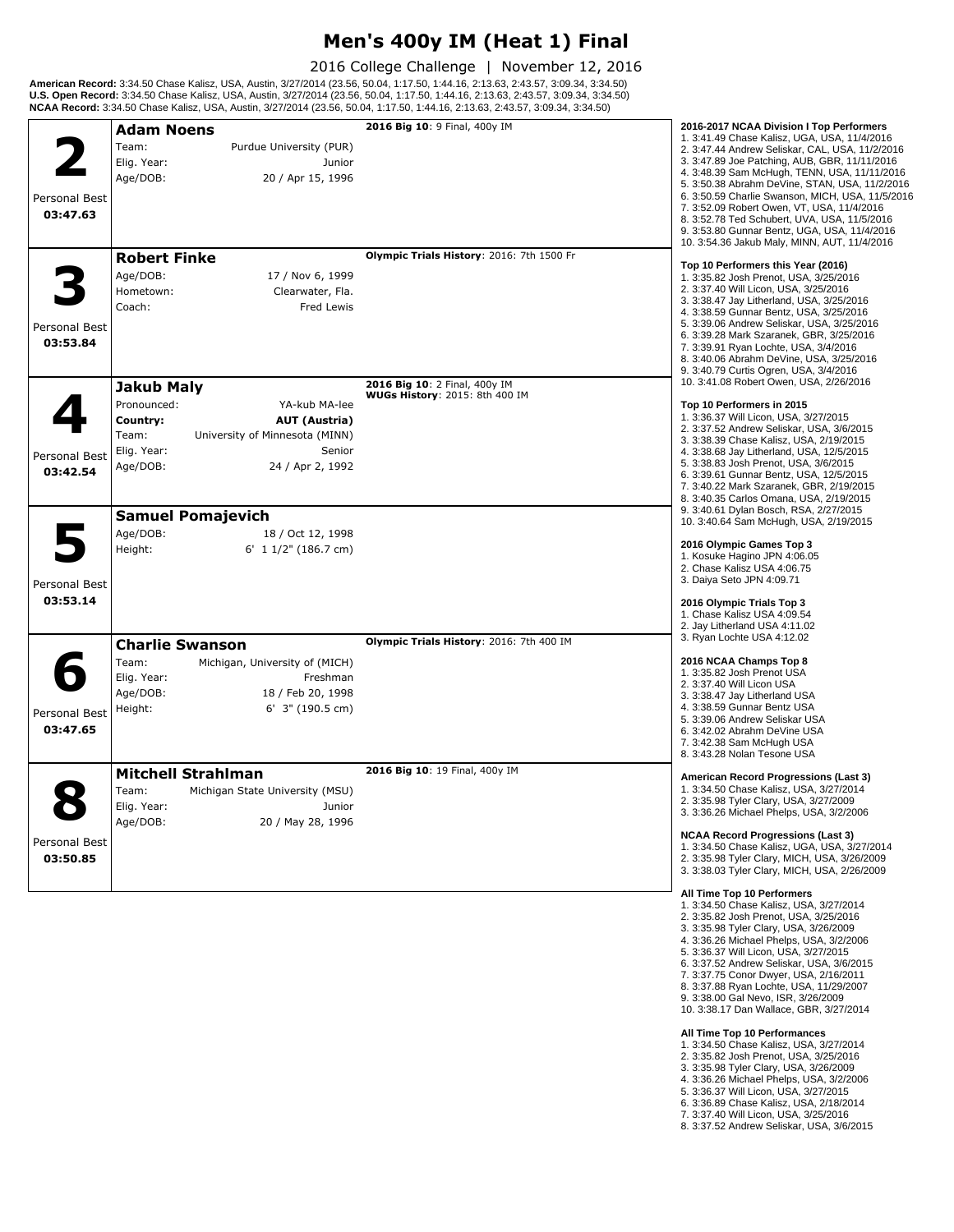# **Women's 100y Free (Heat 1) Final**

2016 College Challenge | November 12, 2016

**American Record:** 46.09 Simone Manuel, USA, Greensboro, USA, 3/21/2015 (22.31, 46.09)<br>**U.S. Open Record:** 46.09 Simone Manuel, USA, Greensboro, USA, 3/21/2015 (22.31, 46.09)<br>**NCAA Record:** 46.09 Simone Manuel, USA, Greens

| Personal Best<br>00:47.89 | <b>Mallory Comerford</b><br>Team:<br>Louisville, University of (LOU)<br>Elig. Year:<br>Sophomore<br>Age/DOB:<br>19 / Sep 6, 1997<br>Hometown:<br>Kalamazoo, Mich.<br>Arthur Albiero<br>Coach:   | Olympic Trials History: 2016: 12th 100 Fr, 13th 200 Fr<br>NCAA History: 2016: 2nd 200 Fr, 8th 500 Fr                                                                                                                                                                                                                                                                                                                                                                                                                                    | 2016-2017 NCAA Division I Top Performers<br>1.47.89 Mallory Comerford, LOU, USA, 10/14/2016<br>2. 48.00 Simone Manuel, STAN, USA, 10/20/2016<br>3.48.63 Linnea Mack, UCLA, USA, 10/14/2016<br>4. 48.78 Rebecca Millard, TEX, USA, 11/4/2016<br>4.48.78 Anika Apostalon, USC, USA, 11/5/2016<br>6. 48.79 Amy Bilquist, CAL, USA, 11/11/2016<br>7. 49.03 Haughey Siobhan, MICH, HKG, 10/14/2016<br>8. 49.17 Kirsten Vose, USC, USA, 10/14/2016<br>9. 49.18 Ky-lee Perry, NCS, USA, 10/22/2016<br>10. 49.19 Catie Deloof, MICH, USA, 10/14/2016               |
|---------------------------|-------------------------------------------------------------------------------------------------------------------------------------------------------------------------------------------------|-----------------------------------------------------------------------------------------------------------------------------------------------------------------------------------------------------------------------------------------------------------------------------------------------------------------------------------------------------------------------------------------------------------------------------------------------------------------------------------------------------------------------------------------|------------------------------------------------------------------------------------------------------------------------------------------------------------------------------------------------------------------------------------------------------------------------------------------------------------------------------------------------------------------------------------------------------------------------------------------------------------------------------------------------------------------------------------------------------------|
| Personal Best<br>00:48.36 | <b>Chase Kinney</b><br>Team:<br>Wisconsin, University of, Madison<br>(WISC)<br>Elig. Year:<br>Senior<br>Age/DOB:<br>21 / Mar 27, 1995<br>Coach:<br><b>Whitney Hite</b>                          | 2016 Big 10: 6 Final, 100y FR<br>2016 NCAA: 14 Final, 100y FR                                                                                                                                                                                                                                                                                                                                                                                                                                                                           | Top 10 Performers this Year (2016)<br>1.46.47 Abbey Weitzeil, USA, 3/6/2016<br>2.46.70 Olivia Smoliga, USA, 3/19/2016<br>3. 46.97 Lia Neal, USA, 2/27/2016<br>4.47.19 Beryl Gastaldello, FRA, 3/19/2016<br>5.47.20 Farida Osman, EGY, 2/27/2016<br>6.47.30 Kelsi Worrell, USA, 2/20/2016<br>7.47.35 Natalie Hinds, USA, 2/20/2016<br>7.47.35 Kasia Wilk, POL, 3/19/2016<br>9.47.51 Arianna Vanderpool-Wallace, BAH, 3/6/2016                                                                                                                               |
| Personal Best<br>00:47.54 | Ali Deloof<br>Age/DOB:<br>22 / Aug 14, 1994<br>Hometown:<br>Grosse Point, Mich.<br>Residence:<br>Ann Arbor, Mich.<br>Coach:<br>Rick Bishop / Mike Bottom                                        | 2016 NCAA: 5 Final, 100y FR<br>2016 Big 10: 3 Final, 100y FR<br>Olympic Trials History: 2016: 4th 100 Bk<br>NCAA History: 2016: 5th 100 Fr, 7th 50 Fr                                                                                                                                                                                                                                                                                                                                                                                   | 10. 47.54 Ali Deloof, USA, 3/19/2016<br>Top 10 Performers in 2015<br>1.46.09 Simone Manuel, USA, 3/21/2015<br>2. 46.66 Missy Franklin, USA, 3/21/2015<br>3. 46.84 Lia Neal, USA, 3/21/2015<br>4.47.05 Abbey Weitzeil, USA, 3/7/2015<br>5.47.12 Arianna Vanderpool-Wallace, BAH,<br>12/20/2015<br>6.47.19 Natalie Hinds, USA, 3/21/2015<br>7.47.24 Ivy Martin, USA, 3/21/2015                                                                                                                                                                               |
| Personal Best<br>00:47.72 | Zhesi Li<br>Pronounced:<br>(lee JUH-seh)<br>Team:<br>Ohio State University (OSU)<br>Elig. Year:<br>Junior<br>Age/DOB:<br>21 / Aug 7, 1995                                                       | 2016 Big 10: 2 Final, 100y FR<br>NCAA History: 2016: 3rd 50 Fr                                                                                                                                                                                                                                                                                                                                                                                                                                                                          | 8.47.48 Chantal Van Landeghem, CAN, 3/21/2015<br>9.47.59 Beryl Gastaldello, FRA, 2/21/2015<br>10. 47.69 Olivia Smoliga, USA, 12/6/2015<br>2016 Olympic Games Top 3<br>1. Simone Manuel USA 52.70<br>1. Penny Oleksiak CAN 52.70<br>3. Sarah Sjostrom SWE 52.99<br>2016 Olympic Trials Top 3                                                                                                                                                                                                                                                                |
| Personal Best<br>00:47.15 | Amanda Weir<br>Age/DOB:<br>30 / Mar 11, 1986<br>Height:<br>6' 1 3/4" (187.3 cm)<br>Hometown:<br>Lawrenceville, Ga.<br>Coach:<br>Chris Davis / Doug Gjertsen<br>Olympic Games Medals: 0g, 3s, 1b | National Teams: Member of the 2015-16 National Team<br>Olympics History: 2016: Silver, 400m FR-R (pr)  2012:<br>Bronze 400m FR-R (pr)  2004: Silver, 400m FR-R (AR) &<br>400m MR (pr)<br>World Champs History: 2011: Gold (pr), 400m MR; Silver<br>(pr), 400m FR-R  2009: 4th, 100m FR/400m FR-R; 7th, 50m<br>FR  2007: Gold, 800m FR-R(pr); Silver, 400m FR-R<br>(AR)/400m MR(pr); 15th, 100m FR  2005: Silver, 400m MR;<br>Bronze, 400m FR-R; 4th, 100m FR; 10th, 50m FR<br>Briefly: Current American record holder in the 100m free. | 1. Abbey Weitzeil USA 53.28<br>2. Simone Manuel USA 53.52<br>3. Amanda Weir USA 53.75<br>2016 NCAA Champs Top 8<br>1.46.70 Olivia Smoliga USA<br>2.47.00 Lia Neal USA<br>3. 47.35 Kasia Wilk POL<br>4.47.38 Beryl Gastaldello FRA<br>5.47.54 Ali Deloof USA<br>6.47.59 Natalie Hinds USA<br>7.47.63 Farida Osman EGY                                                                                                                                                                                                                                       |
| Personal Best<br>00:47.71 | <b>Siobhan Haughey</b><br>Country:<br><b>HKG (Hong Kong)</b><br>Team:<br>Michigan, University of (MICH)<br>Elig. Year:<br>Sophomore<br>Age/DOB:<br>19 / Oct 31, 1997                            | 2016 Big 10: 1 Final, 100y FR<br><b>NCAA History: 2016: 5th 200 Fr</b>                                                                                                                                                                                                                                                                                                                                                                                                                                                                  | 8. 47.72 Anika Apostalon USA<br>American Record Progressions (Last 3)<br>1.46.09 Simone Manuel, USA, 3/21/2015<br>2. 46.29 Abbey Weitzeil, USA, 12/13/2014<br>3. 46.62 Simone Manuel, USA, 11/22/2014<br><b>NCAA Record Progressions (Last 3)</b><br>1.46.09 Simone Manuel, STAN, USA, 3/21/2015<br>2. 46.61 Arianna Vanderpool-Wallace, AUB, BAH,<br>2/18/2012                                                                                                                                                                                            |
| Personal Best<br>00:47.87 | <b>Madison Kennedy</b><br>Age/DOB:<br>28 / Dec 22, 1987<br>Height:<br>$6'$ 0" (182.9 cm)<br>Hometown:<br>Avon, Conn.<br>Coach:<br>David Marsh                                                   | Pan Ams History: 2015: Silver, 400m FR-R; 5th, 50m FR<br>Olympic Trials History: 2016: 3rd 50 Fr, 9th 100 Fr<br>2012: 5th, 50m FR; 8th, 100m FR  2008: 9th, 50m Fr; 13th,<br>100m FR                                                                                                                                                                                                                                                                                                                                                    | 3.46.81 Arianna Vanderpool-Wallace, AUB, BAH,<br>2/16/2011<br>All Time Top 10 Performers<br>1.46.09 Simone Manuel, USA, 3/21/2015<br>2. 46.29 Abbey Weitzeil, USA, 12/13/2014<br>3.46.61 Arianna Vanderpool-Wallace, BAH,<br>2/18/2012<br>4.46.66 Missy Franklin, USA, 3/21/2015<br>5.46.70 Olivia Smoliga, USA, 3/19/2016<br>6. 46.84 Natalie Coughlin, USA, 12/2/2011                                                                                                                                                                                    |
| Personal Best<br>00:50.59 | <b>Hannah Burvill</b><br>Country:<br><b>GBR (Great Britain)</b><br>Team:<br>Iowa, University of (IOWA)<br>Elig. Year:<br>Freshman<br>Age/DOB:<br>19 / Sep 2, 1997                               |                                                                                                                                                                                                                                                                                                                                                                                                                                                                                                                                         | 6.46.84 Lia Neal, USA, 3/21/2015<br>8. 46.86 Margo Geer, USA, 3/22/2014<br>9.47.01 Megan Romano, USA, 3/15/2012<br>10. 47.15 Amanda Weir, USA, 12/6/2008<br>All Time Top 10 Performances<br>1.46.09 Simone Manuel, USA, 3/21/2015<br>2. 46.29 Abbey Weitzeil, USA, 12/13/2014<br>3. 46.47 Abbey Weitzeil, USA, 3/6/2016<br>4. 46.52 Abbey Weitzeil, USA, 3/6/2016<br>5. 46.61 Arianna Vanderpool-Wallace, BAH,<br>2/18/2012<br>6. 46.62 Simone Manuel, USA, 11/22/2014<br>7. 46.66 Missy Franklin, USA, 3/21/2015<br>8.46.68 Simone Manuel, USA, 3/21/2015 |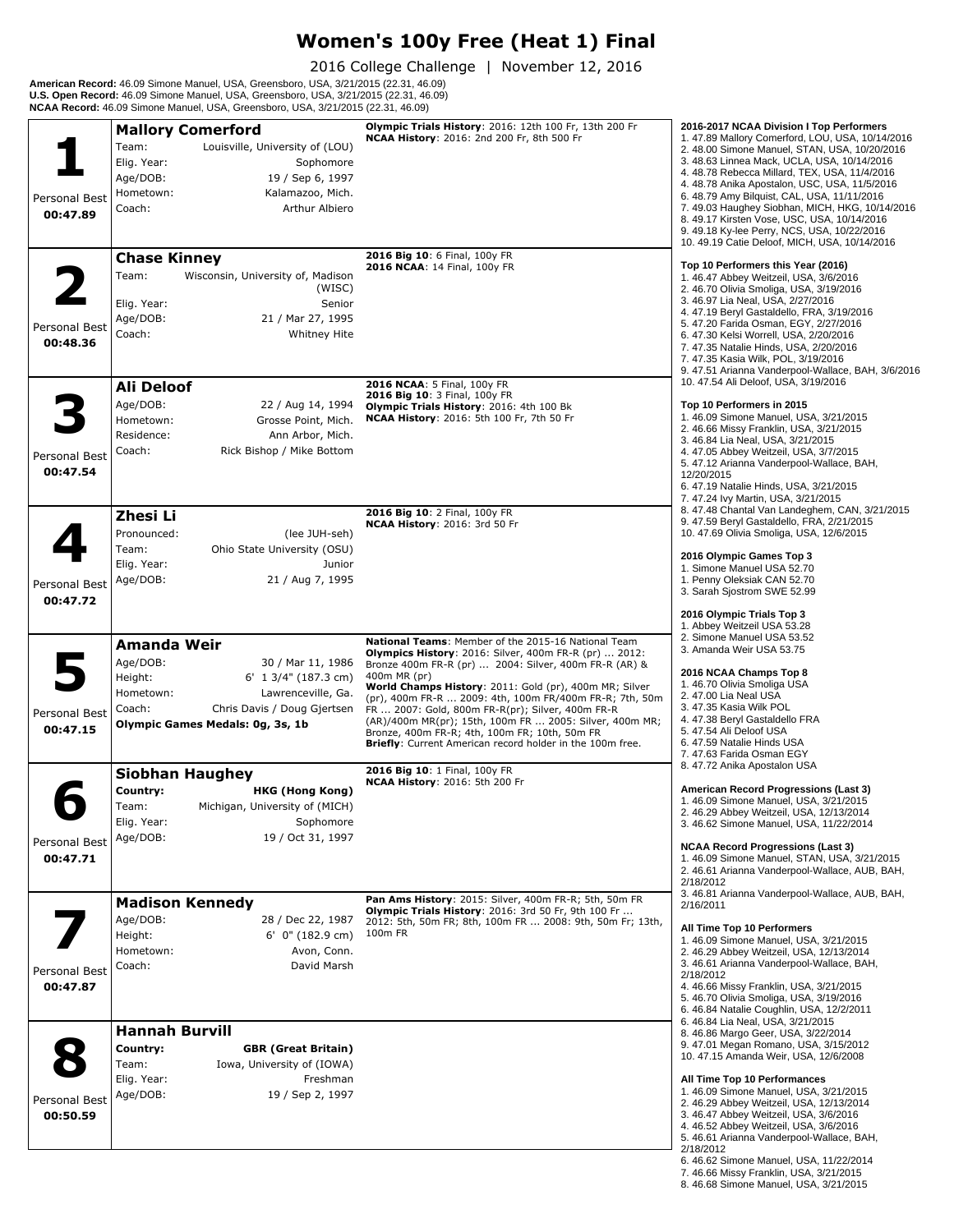## **Men's 100y Free (Heat 1) Final**

2016 College Challenge | November 12, 2016

**American Record:** 40.46 Caeleb Dressel, USA, Atlanta, 3/26/2016 (19.23, 40.46)<br>**U.S. Open Record:** 40.46 Caeleb Dressel, USA, Atlanta, 3/26/2016 (19.23, 40.46)<br>**NCAA Record:** 40.46 Caeleb Dressel, USA, Atlanta, 3/26/2016

|               | <b>Cameron Craig</b>                          |                                                                              | 2016-2017 NCAA Division I Top Performers<br>1.43.09 Shane Ryan, PSU, IRL, 11/4/2016         |
|---------------|-----------------------------------------------|------------------------------------------------------------------------------|---------------------------------------------------------------------------------------------|
|               | Age/DOB:<br>18 / Feb 9, 1998                  |                                                                              | 2. 43.10 Ryan Held, NCS, USA, 11/4/2016                                                     |
|               |                                               |                                                                              | 3. 43.20 Michael Chadwick, UMIZ, USA, 11/10/2016                                            |
|               |                                               |                                                                              | 4. 43.22 Michael Jensen, CAL, USA, 10/7/2016<br>5. 43.25 Blake Pieroni, IU, USA, 10/22/2016 |
| Personal Best |                                               |                                                                              | 6. 43.41 Tommy Paco-Pedroni, UNLV, FRA,                                                     |
| 00:44.08      |                                               |                                                                              | 11/4/2016                                                                                   |
|               |                                               |                                                                              | 7. 43.48 Joshua Fleagle, OSU, USA, 11/4/2016<br>8. 43.73 Zane Waddell, BAMA, RSA, 11/4/2016 |
|               |                                               |                                                                              | 9. 43.79 Ali Khalafalla, IU, EGY, 10/22/2016                                                |
|               | <b>Paul Powers</b>                            | 2016 Big 10: t3 Final, 100y FR                                               | 10. 43.85 Peter Holoda, AUB, HUN, 10/28/2016                                                |
|               | Team:<br>Michigan, University of (MICH)       | WUGs History: 2015: Bronze 50 Fr<br>Olympic Trials History: 2016: 10th 50 Fr | Top 10 Performers this Year (2016)                                                          |
|               | Elig. Year:<br>Junior                         | <b>NCAA History: 2016: 5th 50 Fr  2015: 8th, 50y FR</b>                      | 1.40.46 Caeleb Dressel, USA, 3/26/2016                                                      |
|               | Age/DOB:<br>21 / Nov 7, 1995                  |                                                                              | 2. 41.18 Simonas Bilis, LTU, 3/26/2016<br>3. 41.52 Kristian Gkolomeev, GRE, 3/26/2016       |
| Personal Best | Coach:<br>Mike Bottom                         |                                                                              | 4.41.61 Brett Ringgold, USA, 3/26/2016                                                      |
| 00:42.67      |                                               |                                                                              | 5.41.69 Ryan Held, USA, 2/27/2016<br>6. 41.94 Michael Chadwick, USA, 3/26/2016              |
|               |                                               |                                                                              | 7. 42.23 Peter Holoda, HUN, 2/20/2016                                                       |
|               |                                               |                                                                              | 8. 42.27 Blake Pieroni, USA, 2/27/2016                                                      |
|               | <b>Drew Kibler</b>                            |                                                                              | 9. 42.32 John Murray, USA, 3/26/2016<br>10. 42.34 Anze Tavcar, SLO, 3/26/2016               |
|               | Age/DOB:<br>16 / Mar 9, 2000                  |                                                                              |                                                                                             |
|               | Coach:<br>Chris Pfaff                         |                                                                              | Top 10 Performers in 2015<br>1.41.23 Ryan Hoffer Hoffer, USA, 12/12/2015                    |
|               |                                               |                                                                              | 2. 41.56 Kristian Gkolomeev, GRE, 3/28/2015                                                 |
| Personal Best |                                               |                                                                              | 3. 41.78 Simonas Bilis, LTU, 3/28/2015                                                      |
| 00:43.74      |                                               |                                                                              | 4.41.89 Michael Chadwick, USA, 11/22/2015<br>5. 41.90 Caeleb Dressel, USA, 2/21/2015        |
|               |                                               |                                                                              | 6. 42.04 Brett Ringgold, USA, 12/5/2015                                                     |
|               |                                               |                                                                              | 7. 42.18 Cristian Quintero, VEN, 3/28/2015<br>8. 42.20 Santo Condorelli, USA, 3/28/2015     |
|               | <b>Blake Pieroni</b>                          | 2016 Big 10: 1 Final, 100y FR<br>Olympics History: 2016: Gold, 400m FR (pr)  | 9. 42.26 Bruno Ortiz, ESP, 3/28/2015                                                        |
|               | Team:<br>Indiana University (IU)              | NCAA History: 2016: 8th, 200y FR  2015: 4th, 200y FR                         | 10. 42.27 John Murray, USA, 3/28/2015                                                       |
|               | Elig. Year:<br>Junior                         |                                                                              | 2016 Olympic Games Top 3                                                                    |
|               | Age/DOB:<br>20 / Nov 15, 1995<br>Coach:       |                                                                              | 1. Kyle Chalmers AUS 47.58<br>2. Pieter Timmers BEL 47.80                                   |
| Personal Best | Ray Looze<br>Olympic Games Medals: 1g, 0s, 0b |                                                                              | 3. Nathan Adrian USA 47.85                                                                  |
| 00:42.27      |                                               |                                                                              |                                                                                             |
|               |                                               |                                                                              | 2016 Olympic Trials Top 3<br>1. Nathan Adrian USA 47.72                                     |
|               | <b>Dillon Virva</b>                           | Olympic Trials History: 2016: 8th 50 Fr                                      | 2. Caeleb Dressel USA 48.23                                                                 |
|               | Age/DOB:<br>22 / Dec 27, 1993                 |                                                                              | 3. Ryan Held USA 48.26                                                                      |
|               | Hometown:<br>Nevada City, Calif.              |                                                                              | 2016 NCAA Champs Top 8                                                                      |
|               |                                               |                                                                              | 1.40.46 Caeleb Dressel USA<br>2.41.18 Simonas Bilis LTU                                     |
| Personal Best |                                               |                                                                              | 3. 41.52 Kristian Gkolomeev GRE                                                             |
| 00:43.50      |                                               |                                                                              | 4.41.77 Ryan Held USA<br>5.41.80 Brett Ringgold USA                                         |
|               |                                               |                                                                              | 6. 41.98 Michael Chadwick USA                                                               |
|               |                                               |                                                                              | 7. 42.65 John Murray USA<br>7. 42.65 Michael Trice USA                                      |
|               | <b>Anze Tavcar</b>                            | 2016 Big 10: 2 Final, 100y FR<br>2016 NCAA: 9 Final, 100y FR                 |                                                                                             |
|               | Country:<br>SLO (Slovenia)                    |                                                                              | American Record Progressions (Last 3)                                                       |
|               | Team:<br>Indiana University (IU)              |                                                                              | 1, 40.46 Caeleb Dressel, USA, 3/26/2016<br>2.41.07 Caeleb Dressel, USA, 2/20/2016           |
|               | Elig. Year:<br>Senior                         |                                                                              | 3.41.08 Nathan Adrian, USA, 3/28/2009                                                       |
| Personal Best | Age/DOB:<br>21 / Dec 2, 1994                  |                                                                              | <b>NCAA Record Progressions (Last 3)</b>                                                    |
| 00:42.34      | Coach:<br>Ray Looze                           |                                                                              | 1.40.46 Caeleb Dressel, FLOR, USA, 3/26/2016                                                |
|               |                                               |                                                                              | 2. 40.76 Vladimir Morozov, USC, RUS, 3/30/2013                                              |
|               |                                               |                                                                              | 3. 40.92 Cesar Cielo, AUB, BRA, 3/27/2008                                                   |
|               | <b>Daniel Krueger</b>                         |                                                                              | All Time Top 10 Performers                                                                  |
|               | Age/DOB:<br>17 / Jun 11, 1999                 |                                                                              | 1.40.46 Caeleb Dressel, USA, 3/26/2016<br>2. 40.76 Vladimir Morozov, RUS, 3/28/2013         |
|               | Height:<br>6' 7 $1/4$ " (201.3 cm)            |                                                                              | 3. 40.92 Cesar Cielo, BRA, 3/27/2008                                                        |
|               |                                               |                                                                              | 4.41.08 Nathan Adrian, USA, 3/26/2009<br>5.41.18 Simonas Bilis, LTU, 3/26/2016              |
| Personal Best |                                               |                                                                              | 6.41.23 Ryan Hoffer Hoffer, USA, 12/12/2015                                                 |
| 00:44.07      |                                               |                                                                              | 7. 41.35 Matt Grevers, USA, 12/2/2010<br>8. 41.46 Marcelo Chierighini, BRA, 2/22/2014       |
|               |                                               |                                                                              | 9.41.49 James Feigen, USA, 3/26/2009                                                        |
|               | <b>Cannon Clifton</b>                         | 2016 Big 10: 5 Final, 100y FR                                                | 9.41.49 Duje Draganja, CRO, 3/24/2005                                                       |
|               | Team:<br>Wisconsin, University of, Madison    |                                                                              | All Time Top 10 Performances                                                                |
|               | (WISC)                                        |                                                                              | 1. 40.46 Caeleb Dressel, USA, 3/26/2016                                                     |
|               | Elig. Year:<br>Senior                         |                                                                              | 2. 40.76 Vladimir Morozov, RUS, 3/28/2013<br>3. 40.86 Caeleb Dressel, USA, 3/26/2016        |
|               | Age/DOB:<br>22 / Aug 28, 1994                 |                                                                              | 4. 40.92 Cesar Cielo, BRA, 3/29/2008                                                        |
| Personal Best | Coach:<br><b>Whitney Hite</b>                 |                                                                              | 5. 41.07 Caeleb Dressel, USA, 2/20/2016<br>6.41.08 Nathan Adrian, USA, 3/28/2009            |
| 00:42.66      |                                               |                                                                              | 7. 41.10 Nathan Adrian, USA, 3/24/2011                                                      |
|               |                                               |                                                                              | 8.41.12 Cesar Cielo, BRA, 3/29/2008                                                         |
|               |                                               |                                                                              | 8. 41.12 Cesar Cielo, BRA, 3/29/2008                                                        |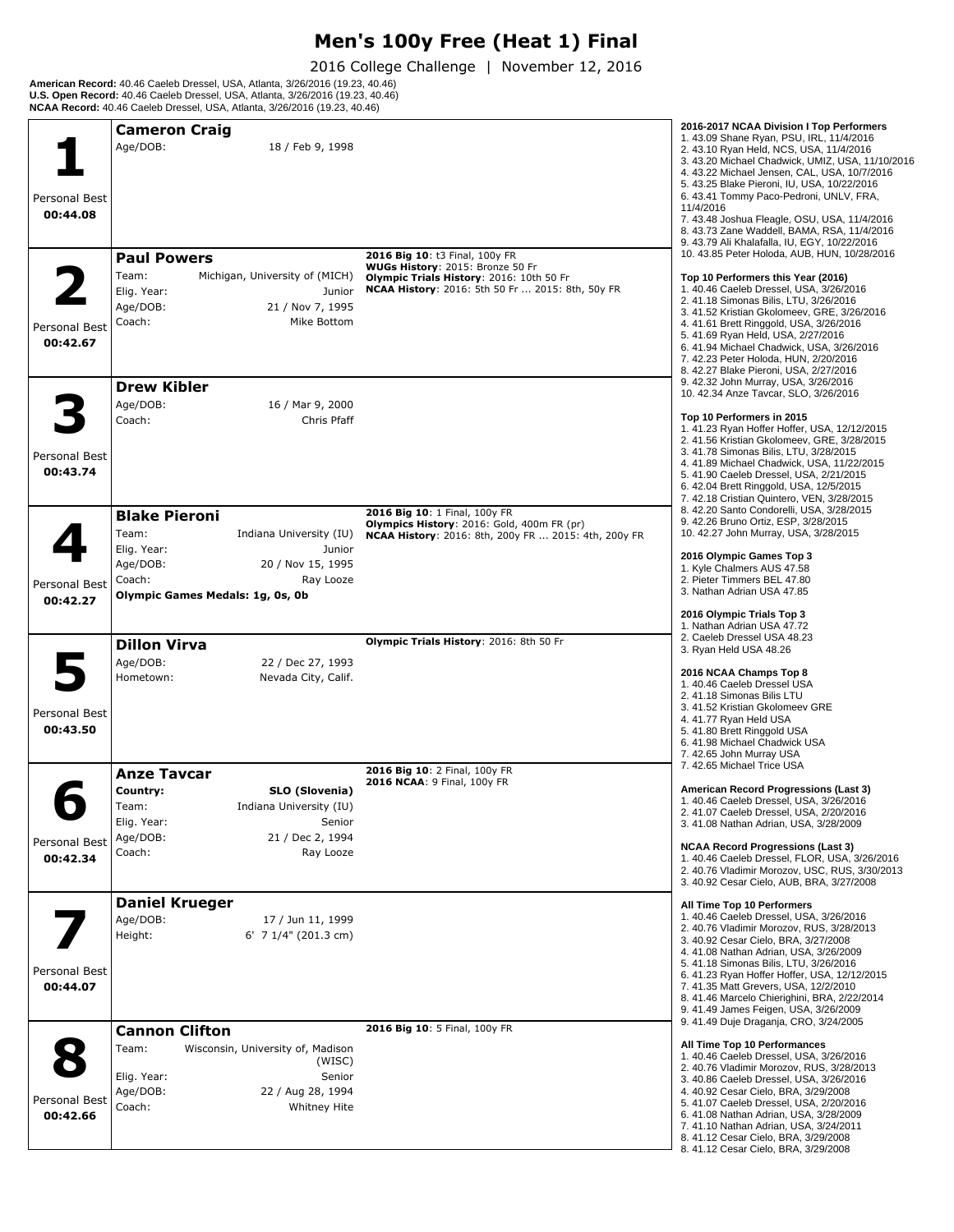#### **Women's 200y Back (Heat 1) Final**

2016 College Challenge | November 12, 2016

**American Record:** 1:47.84 Elizabeth Pelton, USA, IUPUI Natatorium, 3/21/2013 (25.93, 53.05, 1:20.46, 1:47.84)<br>**U.S. Open Record:** 1:47.84 Elizabeth Pelton, USA, IUPUI Natatorium, USA, 3/21/2013 (25.93, 53.05, 1:20.46, 1:4 **NCAA Record:** 1:47.84 Elizabeth Pelton, USA, IUPUI Natatorium, 3/21/2013 (25.93, 53.05, 1:20.46, 1:47.84)

|                           | <b>Kennedy Goss</b>                                                                                                                                                                      | 2016 Big 10: 2 Final, 200y BK<br>NCAA History: 2016: 3rd 200 Bk, 8th 200 Fr  2015: 5th                                                                                               | 2016-2017 NCAA Division I Top Performers                                                                                                                                                                                                                                                                                                                                                                                                                                                               |
|---------------------------|------------------------------------------------------------------------------------------------------------------------------------------------------------------------------------------|--------------------------------------------------------------------------------------------------------------------------------------------------------------------------------------|--------------------------------------------------------------------------------------------------------------------------------------------------------------------------------------------------------------------------------------------------------------------------------------------------------------------------------------------------------------------------------------------------------------------------------------------------------------------------------------------------------|
| Personal Best<br>01:50.37 | Country:<br><b>CAN (Canada)</b><br>Team:<br>Indiana University (IU)<br>Elig. Year:<br>Junior<br>Age/DOB:<br>20 / Aug 19, 1996<br>Coach:<br>Ray Looze<br>Olympic Games Medals: 0g, 0s, 1b | 200 FR                                                                                                                                                                               | 1. 1:53.25 Amy Bilquist, CAL, USA, 11/11/2016<br>2. 1:53.69 Matea Samardzic, SMU, CRO, 10/14/2016<br>3. 1:54.33 Clara Smiddy, MICH, USA, 10/14/2016<br>4. 1:54.81 Janet Hu, STAN, USA, 10/20/2016<br>5. 1:55.34 Alina Kendzior, LOU, RUS, 10/14/2016<br>6. 1:55.45 Tasija Karosas, TEX, USA, 11/4/2016<br>7. 1:55.57 Meryn McCann, UGA, CAN, 10/28/2016<br>8. 1:55.73 Alexia Zevnik, NCS, CAN, 10/22/2016<br>9. 1:55.82 Lisa Bratton, TA&M, USA, 11/3/2016                                             |
|                           |                                                                                                                                                                                          | Olympic Trials History: 2016: 5th 100 Bk                                                                                                                                             | 10. 1:56.01 Meghan Small, TENN, USA, 11/11/2016<br>10. 1:56.01 Kathleen Baker, CAL, USA, 11/11/2016                                                                                                                                                                                                                                                                                                                                                                                                    |
| Personal Best             | <b>Hannah Stevens</b><br>Team:<br>Missouri, University of (UMIZ)<br>Elig. Year:<br>Junior<br>Age/DOB:<br>21 / May 9, 1995<br>Hometown:<br>Lexington, Ohio<br>Coach:                      |                                                                                                                                                                                      | Top 10 Performers this Year (2016)<br>1. 1:49.71 Danielle Galyer, USA, 3/19/2016<br>2. 1:49.90 Courtney Bartholomew, USA, 2/20/2016<br>2. 1:49.90 Amy Bilguist, USA, 2/27/2016<br>4. 1:50.37 Kennedy Goss, CAN, 3/19/2016<br>5. 1:50.48 Janet Hu, USA, 2/27/2016                                                                                                                                                                                                                                       |
| 01:52.98                  | Greg Rhodenbaugh<br><b>Brooklynn Snodgrass</b>                                                                                                                                           | <b>NCAA History: 2015: 4th 100 BK, 8th 200 BK  2014: 1st</b>                                                                                                                         | 6. 1:50.64 Lisa Bratton, USA, 2/20/2016<br>7. 1:50.74 Kathleen Baker, USA, 2/27/2016<br>8. 1:50.89 Tasija Karosas, USA, 3/19/2016<br>9. 1:50.95 Hali Flickinger, USA, 2/20/2016                                                                                                                                                                                                                                                                                                                        |
| Personal Best<br>01:50.52 | Country:<br>CAN (Canada)<br>Team:<br>Indiana University (IU)<br>Elig. Year:<br>Senior<br>Age/DOB:<br>22 / Apr 19, 1994<br>Coach:<br>Ray Looze                                            | 200 Bk, 7th 100 Bk  2013: 3rd 100 Bk, 7th 200 Bk                                                                                                                                     | 10. 1:51.01 Clara Smiddy, USA, 3/19/2016<br>Top 10 Performers in 2015<br>1. 1:47.91 Missy Franklin, USA, 3/21/2015<br>2. 1:49.35 Courtney Bartholomew, USA, 3/21/2015<br>3. 1:50.27 Elizabeth Pelton, USA, 2/28/2015<br>4. 1:50.49 Tasija Karosas, USA, 12/5/2015<br>5. 1:50.56 Sam Corea, CAN, 3/21/2015<br>6. 1:50.60 Brooklynn Snodgrass, CAN, 2/21/2015<br>7. 1:50.68 Kaitlin Harty, USA, 12/20/2015                                                                                               |
| Personal Best<br>01:52.07 | <b>Alex Walsh</b><br>Age/DOB:<br>15 / Jul 31, 2001<br>5' 11" (180.3 cm)<br>Height:<br>Hometown:<br>Nashville, Tenn.                                                                      | Olympic Trials History: 2016: 11th 200 Bk, 12th 100 Bk                                                                                                                               | 8. 1:50.86 Danielle Galyer, USA, 3/21/2015<br>9. 1:51.68 Hali Flickinger, USA, 2/21/2015<br>10. 1:51.70 Kylie Stewart, USA, 3/21/2015<br>2016 Olympic Games Top 3<br>1. Maya DiRado USA 2:05.99<br>2. Katinka Hosszu HUN 2:06.05<br>3. Hilary Caldwell CAN 2:07.54<br>2016 Olympic Trials Top 3                                                                                                                                                                                                        |
|                           | <b>Gabby Deloof</b><br>Team:<br>Michigan, University of (MICH)                                                                                                                           | 2016 Big 10: 4 Final, 200y BK                                                                                                                                                        | 1. Maya DiRado USA 2:06.90<br>2. Missy Franklin USA 2:07.89<br>3. Lisa Bratton USA 2:08.20                                                                                                                                                                                                                                                                                                                                                                                                             |
| Personal Best<br>01:54.25 | Elig. Year:<br>Junior<br>Age/DOB:<br>20 / Mar 13, 1996                                                                                                                                   |                                                                                                                                                                                      | 2016 NCAA Champs Top 8<br>1. 1:49.71 Danielle Galyer USA<br>2. 1:50.29 Courtney Bartholomew USA<br>3. 1:50.37 Kennedy Goss CAN<br>4.1:50.80 Lisa Bratton USA<br>5. 1:50.88 Amy Bilquist USA<br>6. 1:51.01 Clara Smiddy USA<br>7. 1:51.06 Alexia Zevnik CAN                                                                                                                                                                                                                                             |
|                           | <b>Eva Merrell</b>                                                                                                                                                                       | Olympic Trials History: 2016: 9th 200 Bk                                                                                                                                             | 8. 1:51.20 Kylie Stewart USA                                                                                                                                                                                                                                                                                                                                                                                                                                                                           |
|                           | Age/DOB:<br>16 / Feb 10, 2000<br>Height:<br>5' 11" (180.3 cm)                                                                                                                            |                                                                                                                                                                                      | American Record Progressions (Last 3)<br>1. 1:47.84 Elizabeth Pelton, USA, 3/21/2013<br>2. 1:48.39 Elizabeth Pelton, USA, 2/27/2013<br>3. 1:48.90 Elizabeth Pelton, USA, 11/30/2012                                                                                                                                                                                                                                                                                                                    |
| Personal Best<br>01:57.41 |                                                                                                                                                                                          |                                                                                                                                                                                      | <b>NCAA Record Progressions (Last 3)</b><br>1. 1:47.84 Elizabeth Pelton, CAL, USA, 3/21/2013<br>2. 1:48.34 Gemma Spofforth, FLOR, GBR, 2/18/2009<br>3. 1:49.52 Natalie Coughlin, USA, 3/21/2002                                                                                                                                                                                                                                                                                                        |
| Personal Best<br>01:50.59 | <b>Clara Smiddy</b><br>Team:<br>Michigan, University of (MICH)<br>Elig. Year:<br>Junior<br>Age/DOB:<br>20 / Jan 4, 1996<br>Coach:<br>Mike Bottom                                         | 2016 Big 10: 1 Final, 200y BK<br>Olympic Trials History: 2016: 6th 100 Bk, 10th 200 Bk<br><b>NCAA History: 2016: 6th 200 Bk  2015: 9th, 200y BK:</b><br>13th, 100y BK; 14th, 200y IM | All Time Top 10 Performers<br>1. 1:47.84 Elizabeth Pelton, USA, 3/21/2013<br>2. 1:47.91 Missy Franklin, USA, 3/21/2015<br>3. 1:48.34 Gemma Spofforth, USA, 2/21/2009<br>4. 1:49.35 Courtney Bartholomew, USA, 3/21/2015<br>5. 1:49.52 Natalie Coughlin, USA, 3/23/2002<br>6. 1:49.71 Danielle Galyer, USA, 3/19/2016<br>7. 1:49.82 Elizabeth Beisel, USA, 2/15/2012<br>8. 1:49.85 Kylie Stewart, USA, 3/18/2014<br>9. 1:49.90 Amy Bilguist, USA, 2/27/2016<br>10. 1:49.92 Kate Zubkova, USA, 3/20/2010 |
|                           |                                                                                                                                                                                          |                                                                                                                                                                                      | All Time Top 10 Performances<br>04 Elizabeth Delton, UCA                                                                                                                                                                                                                                                                                                                                                                                                                                               |

- 1. 1:47.84 Elizabeth Pelton, USA, 3/21/2013 2. 1:47.91 Missy Franklin, USA, 3/21/2015
- 
- 3. 1:48.34 Gemma Spofforth, USA, 2/21/2009 4. 1:48.39 Elizabeth Pelton, USA, 2/27/2013 5. 1:48.42 Missy Franklin, USA, 3/13/2013 6. 1:48.90 Elizabeth Pelton, USA, 11/30/2012 7. 1:49.00 Elizabeth Pelton, USA, 12/7/2014
- 
- 
- 
- 8. 1:49.11 Gemma Spofforth, USA, 3/21/2009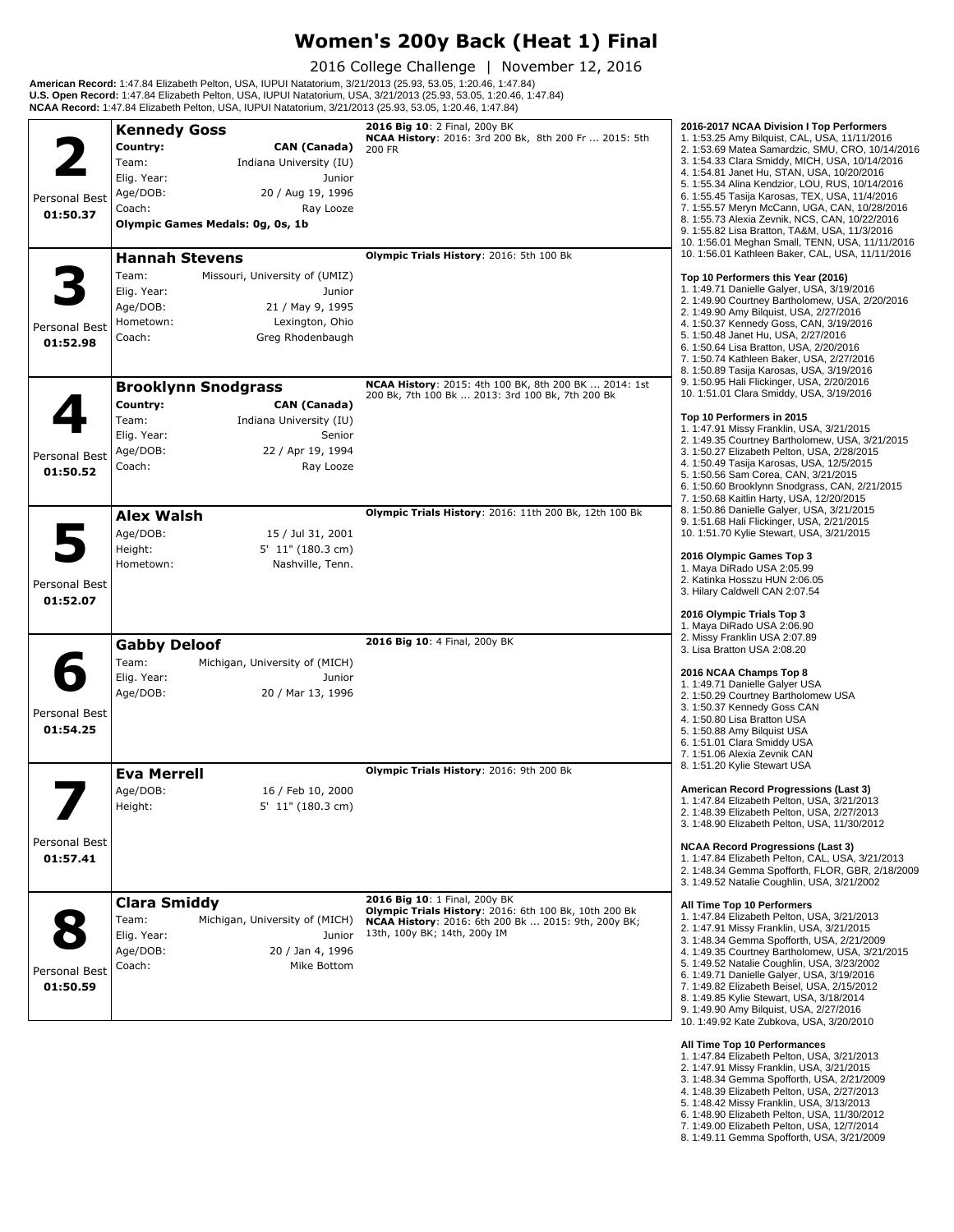#### **Men's 200y Back (Heat 1) Final**

2016 College Challenge | November 12, 2016

**American Record:** 1:35.73 Ryan Murphy, USA, Atlanta, 3/26/2016 (22.20, 46.36, 1:10.86, 1:35.73)<br>**U.S. Open Record:** 1:35.73 Ryan Murphy, USA, Atlanta, 3/26/2016 (22.20, 46.36, 1:10.86, 1:35.73)<br>**NCAA Record:** 1:35.73 Ryan

|               | <b>Luke Papendick</b>                   | 2016 Big 10: 5 Final, 200y BK                                       | 2016-2017 NCAA Division I Top Performers                                                            |
|---------------|-----------------------------------------|---------------------------------------------------------------------|-----------------------------------------------------------------------------------------------------|
|               | Team:<br>Michigan, University of (MICH) |                                                                     | 1. 1:40.32 Grigory Tarasevich, LOU, RUS, 11/4/2016                                                  |
|               |                                         |                                                                     | 2. 1:41.80 Ryan Murphy, CAL, USA, 11/2/2016<br>3. 1:43.27 Patrick Mulcare, USC, USA, 11/4/2016      |
|               | Elig. Year:<br>Senior                   |                                                                     | 4. 1:43.53 Joe Patching, AUB, GBR, 11/4/2016                                                        |
|               | Age/DOB:<br>23 / Jul 7, 1993            |                                                                     | 5. 1:44.23 Hennessey Stuart, NCS, CAN, 10/22/2016                                                   |
| Personal Best |                                         |                                                                     | 6. 1:44.62 Brock Bonetti, TA&M, USA, 11/5/2016                                                      |
| 01:40.99      |                                         |                                                                     | 7. 1:44.86 Jonathan Roberts, TEX, USA, 11/4/2016<br>8. 1:44.87 Javier Acevedo, UGA, CAN, 11/10/2016 |
|               |                                         |                                                                     | 9. 1:45.15 Carter Griffin, UMIZ, USA, 11/10/2016                                                    |
|               |                                         |                                                                     | 10. 1:45.28 Tristan Sanders, MICH, USA, 11/4/2016                                                   |
|               | <b>Sean Lehane</b>                      | 2016 NCAA: 4 Final, 200y BK<br>Pan Ams History: 2015: Gold, 200m BK | 10. 1:45.28 Rob Whitacre, ND, USA, 11/4/2016                                                        |
|               | Age/DOB:<br>21 / Nov 21, 1994           | NCAA History: 2016: 4th 200 Bk  2015: 2nd, 200y BK;                 | Top 10 Performers this Year (2016)                                                                  |
|               |                                         | 11th, 100y BK  2014: 7th, 200y BK; 15th, 100y BK                    | 1. 1:35.73 Ryan Murphy, USA, 3/26/2016                                                              |
|               |                                         |                                                                     | 2. 1:38.50 Jacob Pebley, USA, 3/26/2016<br>3. 1:38.56 Hennessey Stuart, CAN, 3/26/2016              |
| Personal Best |                                         |                                                                     | 4. 1:39.17 Ryan Harty, USA, 3/26/2016                                                               |
| 01:38.76      |                                         |                                                                     | 5. 1:39.24 Sean Lehane, USA, 3/26/2016                                                              |
|               |                                         |                                                                     | 6. 1:39.28 Grigory Tarasevich, RUS, 2/27/2016                                                       |
|               |                                         |                                                                     | 7. 1:39.42 Jake Taylor, USA, 3/26/2016<br>8. 1:39.64 Patrick Mulcare, USA, 3/5/2016                 |
|               | <b>Bob Glover</b>                       | 2016 Big 10: 2 Final, 200y BK                                       | 9. 1:39.85 Connor Oslin, USA, 3/26/2016                                                             |
|               | Team:<br>Indiana University (IU)        |                                                                     | 10. 1:39.87 Christopher Reid, RSA, 3/26/2016                                                        |
|               |                                         |                                                                     | Top 10 Performers in 2015                                                                           |
|               | Elig. Year:<br>Senior                   |                                                                     | 1. 1:36.77 Ryan Murphy, USA, 3/28/2015                                                              |
|               | Age/DOB:<br>21 / Mar 21, 1995           |                                                                     | 2. 1:38.76 Sean Lehane, USA, 3/28/2015                                                              |
| Personal Best | Coach:<br>Ray Looze                     |                                                                     | 3. 1:38.86 Jacob Pebley, USA, 12/6/2015<br>4. 1:39.37 Hennessey Stuart, USA, 2/28/2015              |
| 01:41.42      |                                         |                                                                     | 5. 1:39.59 David Nolan, USA, 3/28/2015                                                              |
|               |                                         |                                                                     | 6. 1:39.70 Jack Conger, USA, 2/28/2015                                                              |
|               |                                         |                                                                     | 7. 1:39.76 Jake Taylor, USA, 3/28/2015                                                              |
|               | Jacob Pebley                            | 2016 NCAA: 2 Final, 200y BK<br>Olympics History: 2016: 5th, 200m BK | 8. 1:39.85 Drew Teduits, USA, 3/28/2015<br>9. 1:40.16 Joe Patching, GBR, 3/28/2015                  |
|               | Age/DOB:<br>23 / Sep 17, 1993           | NCAA History: 2016: 2nd, 200y BK; 6th, 100y BK  2015:               | 10. 1:40.17 Carter Griffin, USA, 2/21/2015                                                          |
|               | Birthplace:<br>Albany, Ore.             | 5th, 200y BK  2014: 4th, 200y BK; 11th, 100y BK  2013:              |                                                                                                     |
|               |                                         | 3rd, 200y BK; 7th, 100y BK                                          | 2016 Olympic Games Top 3<br>1. Ryan Murphy USA 1:53.62                                              |
| Personal Best |                                         | Briefly: 2016 will be his 1st Olympic games                         | 2. Mitch Larkin AUS 1:53.96                                                                         |
|               |                                         |                                                                     | 3. Evgeny Rylov RUS 1:53.97                                                                         |
| 01:38.50      |                                         |                                                                     | 2016 Olympic Trials Top 3                                                                           |
|               |                                         |                                                                     | 1. Ryan Murphy USA 1:53.95                                                                          |
|               | <b>Thomas Trace</b>                     | 2016 Big 10: t3 Final, 200y BK                                      | 2. Jacob Pebley USA 1:54.77                                                                         |
|               | Team:<br>Ohio State University (OSU)    |                                                                     | 3. Tyler Clary USA 1:55.33                                                                          |
|               | Elig. Year:<br>Junior                   |                                                                     | 2016 NCAA Champs Top 8                                                                              |
|               | Age/DOB:<br>20 / Jul 19, 1996           |                                                                     | 1. 1:35.73 Ryan Murphy USA                                                                          |
|               | Coach:<br><b>Bill Wadley</b>            |                                                                     | 2. 1:38.50 Jacob Pebley USA<br>3. 1:38.56 Hennessey Stuart CAN                                      |
| Personal Best |                                         |                                                                     | 4. 1:39.29 Sean Lehane USA                                                                          |
| 01:42.09      |                                         |                                                                     | 5. 1:39.85 Connor Oslin USA                                                                         |
|               |                                         |                                                                     | 6. 1:39.93 Jake Taylor USA<br>7. 1:40.11 Ryan Harty USA                                             |
|               |                                         |                                                                     | 8. 1:40.22 Patrick Mulcare USA                                                                      |
|               | <b>Kenneth Mende</b>                    | 2016 Big 10: 12 Final, 200y BK                                      |                                                                                                     |
|               | Country:<br><b>GER (Germany)</b>        |                                                                     | American Record Progressions (Last 3)<br>1. 1:35.73 Ryan Murphy, USA, 3/26/2016                     |
|               | Iowa, University of (IOWA)<br>Team:     |                                                                     | 2. 1:36.77 Ryan Murphy, USA, 3/28/2015                                                              |
|               | Elig. Year:<br>Sophomore                |                                                                     | 3. 1:36.81 Ryan Lochte, USA, 12/1/2007                                                              |
| Personal Best | Age/DOB:<br>22 / Aug 10, 1994           |                                                                     |                                                                                                     |
| 01:43.87      |                                         |                                                                     | <b>NCAA Record Progressions (Last 3)</b><br>1. 1:35.73 Ryan Murphy, CAL, USA, 3/26/2016             |
|               |                                         |                                                                     | 2. 1:36.77 Ryan Murphy, CAL, USA, 3/28/2015                                                         |
|               |                                         |                                                                     | 3. 1:37.35 Ryan Murphy, CAL, USA, 3/27/2014                                                         |
|               |                                         |                                                                     | All Time Top 10 Performers                                                                          |
|               |                                         |                                                                     | 1. 1:35.73 Ryan Murphy, USA, 3/26/2016                                                              |

- 2. 1:36.81 Ryan Lochte, USA, 11/29/2007
- 3. 1:37.58 Tyler Clary, USA, 3/26/2009
- 4. 1:37.87 Arkady Vyatchanin, RUS, 12/5/2013
- 5. 1:38.21 Eugene Godsoe, USA, 12/13/2012
- 6. 1:38.27 Drew Teduits, USA, 3/28/2013 7. 1:38.45 Aaron Peirsol, USA, 3/2/2006 8. 1:38.50 Jacob Pebley, USA, 3/26/2016
- 
- 9. 1:38.56 Hennessey Stuart, CAN, 3/26/2016
- 10. 1:38.67 Jake Tapp, CAN, 3/26/2009

- **All Time Top 10 Performances**<br>1. 1:35.73 Ryan Murphy, USA, 3/26/2016<br>2. 1:36.77 Ryan Murphy, USA, 3/28/2015<br>3. 1:36.81 Ryan Lochte, USA, 11/29/2007<br>4. 1:37.35 Ryan Murphy, USA, 3/27/2014<br>5. 1:37.68 Ryan Lochte, USA, 3/23/
- 
- 
- 
- 
- 
-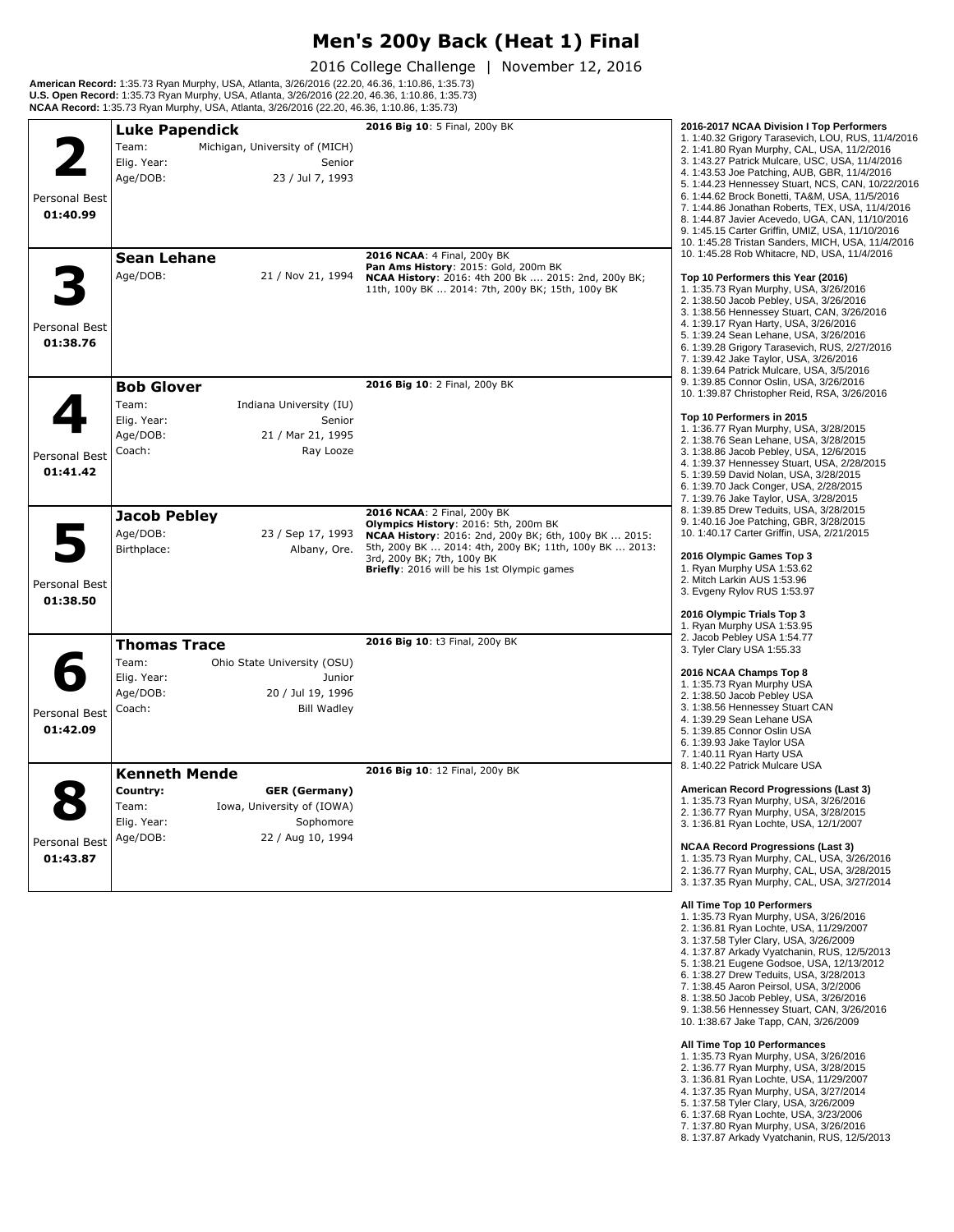# **Women's 200y Breast (Heat 1) Final**

2016 College Challenge | November 12, 2016

**American Record:** 2:03.59 Lilly King, USA, Atlanta, 3/19/2016 (27.23, 59.04, 1:31.24, 2:03.59)<br>**U.S. Open Record:** 2:03.59 Lilly King, USA, Atlanta, 3/19/2016 (27.23, 59.04, 1:31.24, 2:03.59)<br>**NCAA Record:** 2:03.59 Lilly

|               | <b>Taylor Vargo</b>                         | 2016 Big 10: 8 Final, 200y BR                                                           | 2016-2017 NCAA Division I Top Performers<br>1. 2:08.74 Andee Cottrell, LOU, USA, 10/14/2016       |
|---------------|---------------------------------------------|-----------------------------------------------------------------------------------------|---------------------------------------------------------------------------------------------------|
|               | Team:<br>Ohio State University (OSU)        |                                                                                         | 2. 2:08.94 Kirsten Vose, USC, USA, 10/14/2016                                                     |
|               | Elig. Year:<br>Senior                       |                                                                                         | 3. 2:09.18 Emma Schanz, UCLA, USA, 10/14/2016                                                     |
|               | Age/DOB:<br>21 / Jan 8, 1995                |                                                                                         | 4. 2:10.05 Haughey Siobhan, MICH, HKG,                                                            |
|               |                                             |                                                                                         | 10/14/2016                                                                                        |
| Personal Best |                                             |                                                                                         | 5. 2:10.40 Madisyn Cox, TEX, USA, 11/4/2016<br>6. 2:11.04 Emily Kopas, MICH, USA, 10/14/2016      |
| 02:09.26      |                                             |                                                                                         | 7. 2:11.53 Riley Scott, USC, USA, 10/14/2016                                                      |
|               |                                             |                                                                                         | 8. 2:11.84 Lilly King, IU, USA, 10/22/2016                                                        |
|               |                                             |                                                                                         | 9. 2:12.18 Kierra Smith, MINN, CAN, 10/13/2016<br>10. 2:12.26 Kayla Brumbaum, NCS, USA, 11/4/2016 |
|               | <b>Kirsten Vose</b>                         | Olympic Trials History: 2016: 16th 100 Fr<br>NCAA History: 2016: 3rd 200 IM, 8th 200 Br |                                                                                                   |
|               | Southern California, University of<br>Team: |                                                                                         | Top 10 Performers this Year (2016)                                                                |
|               | (USC)                                       |                                                                                         | 1. 2:03.59 Lilly King, USA, 3/19/2016<br>2. 2:05.17 Breeja Larson, USA, 2/27/2016                 |
|               | Elig. Year:<br>Sophomore                    |                                                                                         | 3. 2:06.04 Katie Meili, USA, 3/6/2016                                                             |
| Personal Best | Age/DOB:<br>19 / Nov 11, 1997               |                                                                                         | 4. 2:06.21 Emily Escobedo, USA, 2/14/2016                                                         |
| 02:07.46      | Hometown:<br>La Canada, Calif.              |                                                                                         | 5. 2:06.27 Miranda Tucker, USA, 3/19/2016                                                         |
|               | Coach:<br>David Salo                        |                                                                                         | 6. 2:06.50 Sarah Haase, USA, 3/19/2016<br>7. 2:06.86 Laura Simon, GER, 2/20/2016                  |
|               |                                             |                                                                                         | 8. 2:07.18 Bethany Galat, USA, 3/19/2016                                                          |
|               | <b>Lilly King</b>                           | Olympics History: 2016: Gold, 100m BR; Gold, 400m MR;                                   | 9. 2:07.24 Katharine Ross, USA, 3/19/2016                                                         |
|               | Team:<br>Indiana University (IU)            | 12th, 200m BR                                                                           | 10. 2:07.42 Andee Cottrell, USA, 2/20/2016                                                        |
|               |                                             | <b>NCAA History: 2016: 1st, 100y BR; 1st, 200y BR</b>                                   | Top 10 Performers in 2015                                                                         |
|               | Elig. Year:<br>Sophomore                    |                                                                                         | 1. 2:04.56 Kierra Smith, CAN, 3/21/2015                                                           |
|               | Age/DOB:<br>19 / Feb 10, 1997               |                                                                                         | 2. 2:06.65 Laura Simon, GER, 3/21/2015                                                            |
| Personal Best | Olympic Games Medals: 2q, 0s, 0b            |                                                                                         | 3. 2:07.02 Abby Duncan, USA, 11/20/2015<br>4. 2:07.06 Katie Olsen, USA, 3/21/2015                 |
| 02:03.59      |                                             |                                                                                         | 5. 2:07.10 Emma Reaney, USA, 3/21/2015                                                            |
|               |                                             |                                                                                         | 6. 2:07.30 Emily Fogle, USA, 11/22/2015                                                           |
|               |                                             |                                                                                         | 7. 2:07.46 Kirsten Vose, USA, 12/5/2015                                                           |
|               | <b>Andee Cottrell</b>                       | <b>WUGs History: 2015: 4th 200 Br</b><br>Olympic Trials History: 2016: 6th 100 Br       | 8. 2:07.47 Breeja Larson, USA, 12/19/2015<br>9. 2:07.64 Sarah Haase, USA, 11/21/2015              |
|               | Team:<br>Louisville, University of (LOU)    | NCAA History: 2016: 6th 100 Br                                                          | 10. 2:07.75 Kaylin Burchell, USA, 3/21/2015                                                       |
|               | Elig. Year:<br>Senior                       |                                                                                         |                                                                                                   |
|               | Age/DOB:<br>21 / Jun 30, 1995               |                                                                                         | 2016 Olympic Games Top 3<br>1. Rie Kaneto JPN 2:20.30                                             |
| Personal Best |                                             |                                                                                         | 2. Yulia Efimova RUS 2:21.97                                                                      |
| 02:07.42      |                                             |                                                                                         | 3. Shi Jinglin CHN 2:22.28                                                                        |
|               |                                             |                                                                                         | 2016 Olympic Trials Top 3                                                                         |
|               |                                             |                                                                                         | 1. Lilly King USA 2:24.08                                                                         |
|               | <b>Kierra Smith</b>                         | World Champs History: 2015: 8th 200 Br                                                  | 2. Molly Hannis USA 2:24.39                                                                       |
|               | Country:<br><b>CAN (Canada)</b>             | NCAA History: 2015: 1st, 200 Br, 7th 100 BR  2014: 6th<br>200 Br                        | 3. Bethany Galat USA 2:24.52                                                                      |
|               | Team:<br>University of Minnesota (MINN)     | Briefly: 1x World Champ member for CAN                                                  | 2016 NCAA Champs Top 8                                                                            |
|               | Elig. Year:<br>Freshman                     | Briefly: 2016 will be her 1st Olympic games.                                            | 1. 2:03.59 Lilly King USA                                                                         |
|               | Age/DOB:<br>22 / Feb 1, 1994                |                                                                                         | 2. 2:06.27 Miranda Tucker USA<br>3. 2:06.43 Emily Escobedo USA                                    |
| Personal Best |                                             |                                                                                         | 4. 2:06.50 Sarah Haase USA                                                                        |
| 02:04.56      | Coach:<br>Kelly Kremer                      |                                                                                         | 5. 2:07.18 Bethany Galat USA                                                                      |
|               |                                             |                                                                                         | 6. 2:08.18 Annie Zhu USA<br>7. 2:08.49 Esther Gonzalez Medina MEX                                 |
|               |                                             |                                                                                         | 8. 2:10.42 Kirsten Vose USA                                                                       |
|               | <b>Brooke Forde</b>                         |                                                                                         |                                                                                                   |
|               | Age/DOB:<br>17 / Mar 4, 1999                |                                                                                         | American Record Progressions (Last 3)                                                             |
|               | Height:<br>5' 9" (175.3 cm)                 |                                                                                         | 1. 2:03.59 Lilly King, USA, 3/19/2016<br>2. 2:04.06 Emma Reaney, USA, 3/20/2014                   |
|               | Coach:<br>Mike DeBoor                       |                                                                                         | 3. 2:04.34 Emma Reaney, USA, 2/19/2014                                                            |
| Personal Best |                                             |                                                                                         |                                                                                                   |
| 02:11.29      |                                             |                                                                                         | <b>NCAA Record Progressions (Last 3)</b><br>1. 2:03.59 Lilly King, IU, USA, 3/19/2016             |
|               |                                             |                                                                                         | 2. 2:04.06 Emma Reaney, ND, USA, 3/20/2014                                                        |
|               |                                             |                                                                                         | 3. 2:04.34 Emma Reaney, ND, USA, 2/19/2014                                                        |
|               | <b>Rachel Stoddard</b>                      |                                                                                         | All Time Top 10 Performers                                                                        |
|               | Team:<br>Rutgers University (RUT)           |                                                                                         | 1. 2:03.59 Lilly King, USA, 3/19/2016                                                             |
|               | Elig. Year:<br>Senior                       |                                                                                         | 2. 2:04.06 Emma Reaney, USA, 3/20/2014                                                            |
|               | Age/DOB:<br>21 / Jan 10, 1995               |                                                                                         | 3. 2:04.48 Breeja Larson, USA, 11/15/2012<br>4. 2:04.56 Kierra Smith, CAN, 3/21/2015              |
|               | <b>Thomas Speedling</b><br>Coach:           |                                                                                         | 5. 2:04.75 Rebecca Soni, USA, 2/28/2009                                                           |
| Personal Best |                                             |                                                                                         | 6. 2:04.76 Caitlin Leverenz, USA, 3/15/2012                                                       |
| 02:11.02      |                                             |                                                                                         | 7. 2:05.04 Laura Sogar, USA, 11/29/2012                                                           |
|               |                                             |                                                                                         | 8. 2:05.43 Tara Kirk, USA, 3/4/2006<br>9. 2:05.63 Alia Atkinson, JAM, 12/5/2013                   |
|               |                                             |                                                                                         | 10. 2:05.88 Katie Olsen, USA, 3/20/2014                                                           |
|               |                                             |                                                                                         | All Time Ton 10 Performances                                                                      |
|               |                                             |                                                                                         |                                                                                                   |

- 
- **All Time Top 10 Performances**<br>1. 2:03.59 Lilly King, USA, 3/19/2016<br>2. 2:04.06 Emma Reaney, USA, 3/20/2014<br>3. 2:04.34 Emma Reaney, USA, 2/19/2014<br>4. 2:04.48 Breeja Larson, USA, 11/15/2012<br>4. 2:04.48 Breeja Larson, USA, 12
- 
- 
- 7. 2:04.75 Rebecca Soni, USA, 2/28/2009
- 8. 2:04.76 Caitlin Leverenz, USA, 3/15/2012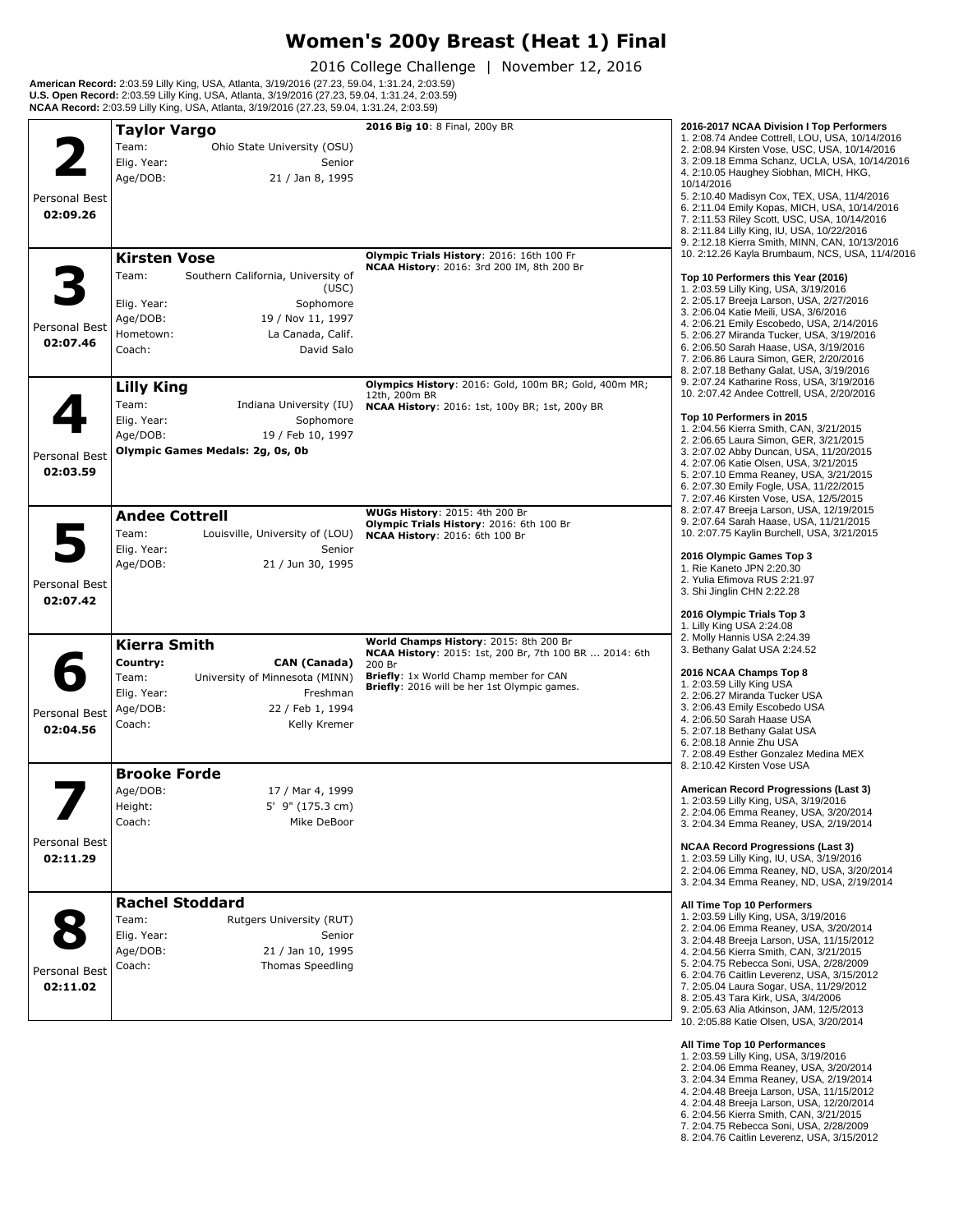#### **Men's 200y Breast (Heat 1) Final**

2016 College Challenge | November 12, 2016

**American Record:** 1:48.12 Will Licon, USA, Atlanta, 3/26/2016 (24.59, 51.81, 1:19.65, 1:48.12) **U.S. Open Record:** 1:48.12 Will Licon, USA, Atlanta, 3/26/2016 (24.59, 51.81, 1:19.65, 1:48.12) **NCAA Record:** 1:48.12 Will Licon, USA, Atlanta, 3/26/2016 (24.59, 51.81, 1:19.65, 1:48.12)

|                           | <b>Conner McHugh</b>                                                                                                                                                                                                       | 2016 Big 10: 3 Final, 200y BR                                    | 2016-2017 NCAA Division I Top Performers                                                                                                                                                                                                                                                                                                                                                                                                                                           |
|---------------------------|----------------------------------------------------------------------------------------------------------------------------------------------------------------------------------------------------------------------------|------------------------------------------------------------------|------------------------------------------------------------------------------------------------------------------------------------------------------------------------------------------------------------------------------------------------------------------------------------------------------------------------------------------------------------------------------------------------------------------------------------------------------------------------------------|
| Personal Best<br>01:54.08 | Team:<br>University of Minnesota (MINN)<br>Elig. Year:<br>Junior<br>Age/DOB:<br>21 / Sep 25, 1995<br>Coach:<br>Kelly Kremer                                                                                                | World Champs History: 2015: 10th, 200m BR; 12th, 100m            | 1. 1:54.62 Chase Kalisz, UGA, USA, 10/28/2016<br>2. 1:57.50 Conner McHugh, MINN, USA, 10/28/2016<br>3. 1:57.53 Mauro Castillo Luna, TA&M, MEX,<br>11/5/2016<br>4. 1:57.56 Fabian Schwingenschlogl, UMIZ, GER,<br>11/10/2016<br>5. 1:57.84 Marat Amaltdinov, PUR, RUS, 11/4/2016<br>6. 1:57.89 Moises Loschi, GTCH, USA, 10/22/2016<br>7. 1:58.60 Nils Wich-Glasen, SCAR, GER, 10/28/2016<br>8. 1:58.70 Jacob Montaque, MICH, USA, 11/5/2016<br>9. 1:58.71 Ty Dang, USA, 10/14/2016 |
| Personal Best<br>01:50.80 | <b>Nic Fink</b><br>Age/DOB:<br>23 / Jul 3, 1993<br>Hometown:<br>Morristown, N.J.<br>Frshman                                                                                                                                | BR  2013: 8th, 100m BR<br>Briefly: 2x World Champ member for USA | 10. 1:58.77 Carlos Claverie, LOU, VEN, 10/27/2016<br>Top 10 Performers this Year (2016)<br>1. 1:48.12 Will Licon, USA, 3/26/2016<br>2. 1:49.38 Josh Prenot. USA. 3/26/2016<br>3. 1:51.84 Fabian Schwingenschlogl, USA, 3/26/2016<br>4. 1:51.87 Anton McKee, ISL, 3/26/2016<br>5. 1:52.67 Marat Amaltdinov, RUS, 2/27/2016<br>6. 1:52.70 Cody Taylor, USA, 2/27/2016<br>7. 1:52.82 Brandon Fiala, USA, 3/26/2016                                                                    |
|                           | <b>Marat Amaltdinov</b>                                                                                                                                                                                                    | 2016 Big 10: 1 Final, 200y BR                                    | 8. 1:53.29 Anton Lobanov, RUS, 3/12/2016<br>9. 1:53.41 Yannick Kaeser, SUI, 2/27/2016                                                                                                                                                                                                                                                                                                                                                                                              |
| Personal Best<br>01:52.67 | Country:<br><b>RUS (Russia)</b><br>Team:<br>Purdue University (PUR)<br>Elig. Year:<br>Junior<br>Age/DOB:<br>22 / Feb 22, 1994                                                                                              | Olympics History: 2016: Bronze, 100m BR; Gold, 400m MR           | 10. 1:53.50 Michael Duderstadt, USA, 2/20/2016<br>Top 10 Performers in 2015<br>1. 1:49.48 Will Licon, USA, 3/28/2015<br>2. 1:49.53 Kevin Cordes, USA, 3/28/2015<br>3. 1:49.74 Cody Miller, USA, 12/19/2015<br>4. 1:50.54 Chuck Katis, USA, 3/28/2015<br>5. 1:50.80 Nic Fink, USA, 3/28/2015<br>6. 1:51.57 Andrew Seliskar, USA, 3/6/2015<br>7. 1:51.71 Anton Lobanov, RUS, 3/14/2015                                                                                               |
| Personal Best<br>01:49.74 | <b>Cody Miller</b><br>Country:<br><b>USA (United States)</b><br>Age/DOB:<br>24 / Jan 9, 1992<br>Hometown:<br>Las Vegas, Nev.<br>Residence:<br>Bloomington, Ind.<br>Coach:<br>Ray Looze<br>Olympic Games Medals: 1g, 0s, 1b | World Champs History: 2015: Gold, 400m MR; 9th, 100m             | 8. 1:51.75 Josh Prenot, USA, 12/6/2015<br>9. 1:51.78 Sam Tierney, USA, 3/28/2015<br>10. 1:51.97 Anton McKee, ISL, 3/28/2015<br>2016 Olympic Games Top 3<br>1. Dmitriy Balandin KAZ 2:07.47<br>2. Josh Prenot USA 2:07.53<br>3. Anton Chupkov RUS 2:07.70                                                                                                                                                                                                                           |
| Personal Best<br>01:52.70 | <b>Cody Taylor</b><br>Team:<br>Indiana University (IU)<br>Elig. Year:<br>Junior<br>Age/DOB:<br>20 / Jan 4, 1996<br>Coach:<br>Ray Looze                                                                                     | 2016 Big 10: 2 Final, 200y BR<br>2016 NCAA: 14 Final, 200y BR    | 2016 Olympic Trials Top 3<br>1. Josh Prenot USA 2:07.17<br>2. Kevin Cordes USA 2:08.00<br>3. Will Licon USA 2:08.14<br>2016 NCAA Champs Top 8<br>1. 1:48.12 Will Licon USA<br>2. 1:49.38 Josh Prenot USA<br>3. 1:51.84 Fabian Schwingenschlogl GER<br>4. 1:51.87 Anton McKee ISL<br>5. 1:53.45 Brandon Fiala USA<br>6. 1:53.55 Carlos Claverie VEN                                                                                                                                 |
| Personal Best<br>01:56.38 | <b>Alec Kandt</b><br>Team:<br>Michigan State University (MSU)<br>Elig. Year:<br>Senior<br>Age/DOB:<br>21 / Aug 26, 1995<br>Coach:<br><b>Matt Gianiodis</b>                                                                 | 2016 Big 10: 17 Final, 200y BR                                   | 7. 1:53.64 Yannick Kaeser SUI<br>8. 1:54.56 Tanner Kurz USA<br>American Record Progressions (Last 3)<br>1. 1:48.12 Will Licon, USA, 3/26/2016<br>2. 1:48.66 Kevin Cordes, USA, 3/27/2014<br>3. 1:48.68 Kevin Cordes, USA, 3/28/2013<br><b>NCAA Record Progressions (Last 3)</b><br>1. 1:48.12 Will Licon, TEX, USA, 3/26/2016<br>2. 1:48.66 Kevin Cordes, ARIZ, USA, 3/27/2014<br>3. 1:48.68 Kevin Cordes, ARIZ, USA, 3/28/2013                                                    |

- **All Time Top 10 Performers** 1. 1:48.12 Will Licon, USA, 3/26/2016
- 2. 1:48.66 Kevin Cordes, USA, 3/27/2014
- 3. 1:49.38 Josh Prenot, USA, 3/26/2016
- 
- 4. 1:49.74 Cody Miller, USA, 12/19/2015 5. 1:50.54 Chuck Katis, USA, 3/28/2015 6. 1:50.80 Nic Fink, USA, 3/28/2015
- 
- 7. 1:51.20 Clark Burckle, USA, 11/29/2012
- 8. 1:51.40 Neil Versfeld, RSA, 3/26/2009
- 9. 1:51.57 Andrew Seliskar, USA, 3/6/2015
- 10. 1:51.59 Anton McKee, ISL, 2/18/2014

#### **All Time Top 10 Performances** 1. 1:48.12 Will Licon, USA, 3/26/2016

- 
- 2. 1:48.66 Kevin Cordes, USA, 3/27/2014 3. 1:48.68 Kevin Cordes, USA, 3/28/2013 4. 1:49.38 Kevin Cordes, USA, 12/5/2013 4. 1:49.38 Josh Prenot, USA, 3/26/2016
- 
- 
- 6. 1:49.43 Will Licon, USA, 3/26/2016
- 7. 1:49.48 Will Licon, USA, 3/28/2015
- 8. 1:49.53 Kevin Cordes, USA, 3/28/2015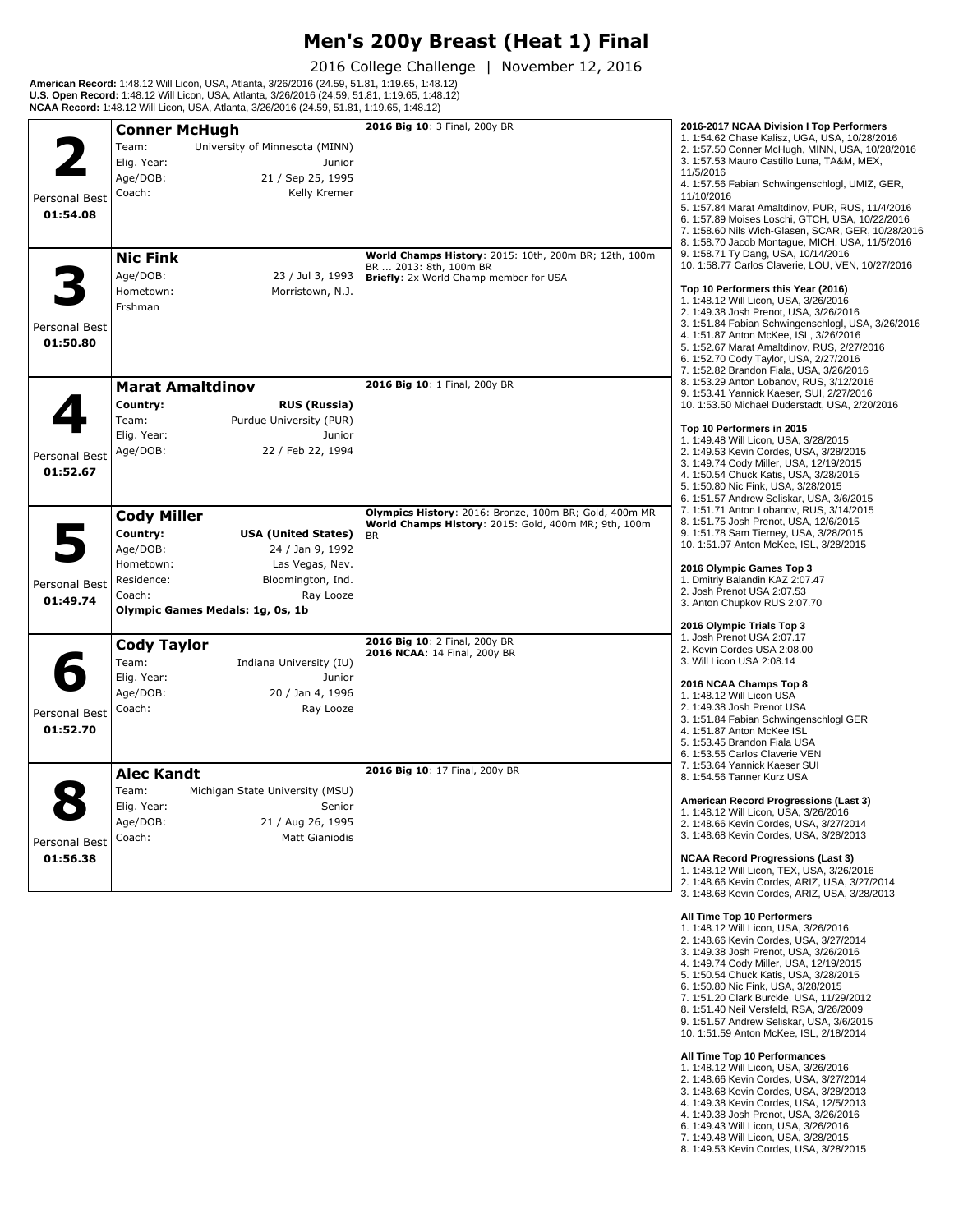#### **Women's 100y Fly (Heat 1) Final**

2016 College Challenge | November 12, 2016

**American Record:** 49.43 Kelsi Worrell, USA, Atlanta, 3/18/2016 (23.09, 49.43) **U.S. Open Record:** 49.43 Kelsi Worrell, USA, Atlanta, 3/18/2016 (23.09, 49.43) **NCAA Record:** 49.43 Kelsi Worrell, USA, Atlanta, 3/18/2016 (23.09, 49.43)

|                           | <b>Gia Dalesandro</b>                                                                                                                                                                              | 2016 NCAA: 14 Final, 100y FL                                                                                                                                                                                                                                                                                           | 2016-2017 NCAA Division I Top Performers                                                                                                                                                                                                                                                                                                                                                                                                                                                      |
|---------------------------|----------------------------------------------------------------------------------------------------------------------------------------------------------------------------------------------------|------------------------------------------------------------------------------------------------------------------------------------------------------------------------------------------------------------------------------------------------------------------------------------------------------------------------|-----------------------------------------------------------------------------------------------------------------------------------------------------------------------------------------------------------------------------------------------------------------------------------------------------------------------------------------------------------------------------------------------------------------------------------------------------------------------------------------------|
| Personal Best<br>00:51.75 | Team:<br>Indiana University (IU)<br>Elig. Year:<br>Senior<br>Age/DOB:<br>21 / Apr 22, 1995<br>Height:<br>$5'$ 6" (167.6 cm)                                                                        | 2016 Big 10: 2 Final, 100y FL                                                                                                                                                                                                                                                                                          | 1.51.89 Noemie Thomas, CAL, CAN, 11/11/2016<br>2. 52.75 Alyssa Tetzloff, AUB, USA, 10/28/2016<br>3. 52.94 Maddy Banic, TENN, USA, 11/11/2016<br>4. 53.06 Hellen Moffitt, UNC, USA, 10/22/2016<br>5. 53.07 Megan Kingsley, UGA, USA, 10/7/2016<br>6. 53.20 Marne Erasmus, SMU, RSA, 10/14/2016<br>7. 53.38 Vanessa Krause, MICH, USA, 10/14/2016<br>8. 53.43 Kara Kopcso, LSU, USA, 10/28/2016<br>9. 53.46 Brittany Aoyama, BSU, USA, 10/7/2016<br>10. 53.48 Abbie Houck, LOU, USA, 10/14/2016 |
| Personal Best<br>00:51.98 | <b>Eva Merrell</b><br>Age/DOB:<br>16 / Feb 10, 2000<br>Height:<br>5' 11" (180.3 cm)<br>Coach:<br><b>Todd Hickman</b><br>Former NAG (13-14) holder in 100y FL                                       | Olympic Trials History: 2016: 9th 200 Bk                                                                                                                                                                                                                                                                               | Top 10 Performers this Year (2016)<br>1. 49.43 Kelsi Worrell, USA, 3/18/2016<br>2. 50.53 Farida Osman, EGY, 2/26/2016<br>3. 50.61 Sarah Gibson, USA, 3/18/2016<br>4. 50.67 Hellen Moffitt, USA, 2/19/2016<br>5. 50.79 Noemie Thomas, CAN, 3/18/2016<br>6.51.02 Annie Ochitwa, USA, 3/18/2016<br>7.51.03 Janet Hu, USA, 3/18/2016<br>8. 51.17 Kendyl Stewart, USA, 2/26/2016<br>9.51.40 Rachel Bootsma, USA, 3/18/2016<br>10. 51.46 Beryl Gastaldello, FRA, 2/18/2016                          |
| Personal Best<br>00:51.08 | <b>Beata Nelson</b><br>Team:<br>Wisconsin, University of, Madison<br>(WISC)<br>Elig. Year:<br>Freshman<br>Age/DOB:<br>18 / Sep 2, 1998<br>Height:<br>5' 10" (177.8 cm)                             |                                                                                                                                                                                                                                                                                                                        | Top 10 Performers in 2015<br>1.49.81 Kelsi Worrell, USA, 3/20/2015<br>2.50.86 Sam Corea, CAN, 3/20/2015<br>3. 50.87 Beryl Gastaldello, FRA, 2/19/2015<br>4. 50.92 Kendyl Stewart, USA, 3/20/2015<br>5. 50.94 Farida Osman, EGY, 3/20/2015<br>6.51.04 Christina Bechtel, USA, 2/19/2015<br>7.51.19 Maddy Banic, USA, 11/21/2015<br>8. 51.30 Natalie Hinds, USA, 3/20/2015                                                                                                                      |
| Personal Best<br>00:49.43 | <b>Kelsi Worrell</b><br>Age/DOB:<br>22 / Jul 15, 1994<br>Residence:<br>Louisville, Ky.<br>Olympic Games Medals: 1g, 0s, 0b                                                                         | 2016 NCAA: 1 Final, 100y FL<br>Olympics History: 2016: Gold, 400m MR (pr); 8th, 100m FL<br>NCAA History: 2016: 1st, 100y FL; 1st, 200y FL; 4th, 50y<br>FR  2015: 1st, 100y FL; 1st, 200y FL; 3rd, 50y FR  2014:<br>2nd, 100y FL; 4th, 200y FL  2013: 4th, 100y FL<br>Briefly: 1st women to break 50.00 in the 100y Fly | 9.51.35 Annie Ochitwa, USA, 12/4/2015<br>10.51.53 Rachel Bootsma, USA, 3/20/2015<br>10. 51.53 Katie McLaughlin, USA, 5/14/2015<br>2016 Olympic Games Top 3<br>1. Sarah Sjostrom SWE 55.48<br>2. Penny Oleksiak CAN 56.46<br>3. Dana Vollmer USA 56.63<br>2016 Olympic Trials Top 3                                                                                                                                                                                                            |
| Personal Best<br>00:51.72 | Zhesi Li<br>Pronounced:<br>(lee JUH-seh)<br>Country:<br><b>CHN (Peoples Republic of</b><br>China)<br>Ohio State University (OSU)<br>Team:<br>Elig. Year:<br>Junior<br>Age/DOB:<br>21 / Aug 7, 1995 | 2016 Big 10: 1 Final, 100y FL<br><b>NCAA History: 2016: 3rd 50 Fr</b>                                                                                                                                                                                                                                                  | 1. Kelsi Worrell USA 56.48<br>2. Dana Vollmer USA 57.21<br>3. Kendyl Stewart USA 58.22<br>2016 NCAA Champs Top 8<br>1.49.43 Kelsi Worrell USA<br>2.50.61 Sarah Gibson USA<br>3.50.76 Farida Osman EGY<br>4.51.03 Janet Hu USA<br>5.51.16 Hellen Moffitt USA<br>6.51.39 Noemie Thomas CAN<br>7.51.40 Rachel Bootsma USA                                                                                                                                                                        |
|                           | <b>Hannah Saiz</b><br>Age/DOB:<br>25 / Jun 14, 1991<br>Hometown:<br>Plattsburgh, N.Y.                                                                                                              | Olympic Trials History: 2016: 8th 200 Fl                                                                                                                                                                                                                                                                               | 8.51.68 Kylie Stewart USA<br>American Record Progressions (Last 3)<br>1.49.43 Kelsi Worrell, USA, 3/18/2016<br>2.49.81 Kelsi Worrell, USA, 3/20/2015<br>3. 49.89 Kelsi Worrell, USA, 3/20/2015                                                                                                                                                                                                                                                                                                |
| Personal Best<br>00:52.69 |                                                                                                                                                                                                    |                                                                                                                                                                                                                                                                                                                        | <b>NCAA Record Progressions (Last 3)</b><br>1. 49.43 Kelsi Worrell, LOU, USA, 3/18/2016<br>2. 49.81 Kelsi Worrell, LOU, USA, 3/20/2015<br>3. 49.89 Kelsi Worrell, LOU, USA, 3/20/2015                                                                                                                                                                                                                                                                                                         |
| Personal Best<br>00:53.50 | <b>Francesca Stoppa</b><br>Country:<br>ITA (Italy)<br>Team:<br>Rutgers University (RUT)<br>Elig. Year:<br>Sophomore<br>Age/DOB:<br>20 / Sep 15, 1996                                               | 2016 Big 10: 7 Final, 100y FL                                                                                                                                                                                                                                                                                          | All Time Top 10 Performers<br>1. 49.43 Kelsi Worrell, USA, 3/18/2016<br>2. 50.01 Natalie Coughlin, USA, 3/22/2002<br>3.50.10 Rachel Komisarz, USA, 11/30/2007<br>4.50.44 Dana Vollmer, USA, 11/17/2011<br>5.50.49 Amanda Sims, USA, 3/17/2011<br>6. 50.53 Farida Osman, EGY, 2/26/2016<br>7.50.61 Sarah Gibson, USA, 3/18/2016<br>8. 50.67 Hellen Moffitt, USA, 2/19/2016<br>9. 50.70 Christine Magnuson, USA, 3/21/2008<br>10. 50.79 Noemie Thomas, CAN, 3/18/2016                           |

- **All Time Top 10 Performances**<br>1. 49.43 Kelsi Worrell, USA, 3/18/2016<br>2. 49.81 Kelsi Worrell, USA, 3/20/2015<br>3. 49.88 Kelsi Worrell, USA, 3/18/2016<br>3. 49.88 Kelsi Worrell, USA, 3/16/2016<br>5. 49.89 Kelsi Worrell, USA, 3/20/2
- 
- 
- 
- 
- 
- 8. 50.10 Rachel Komisarz, USA, 11/30/2007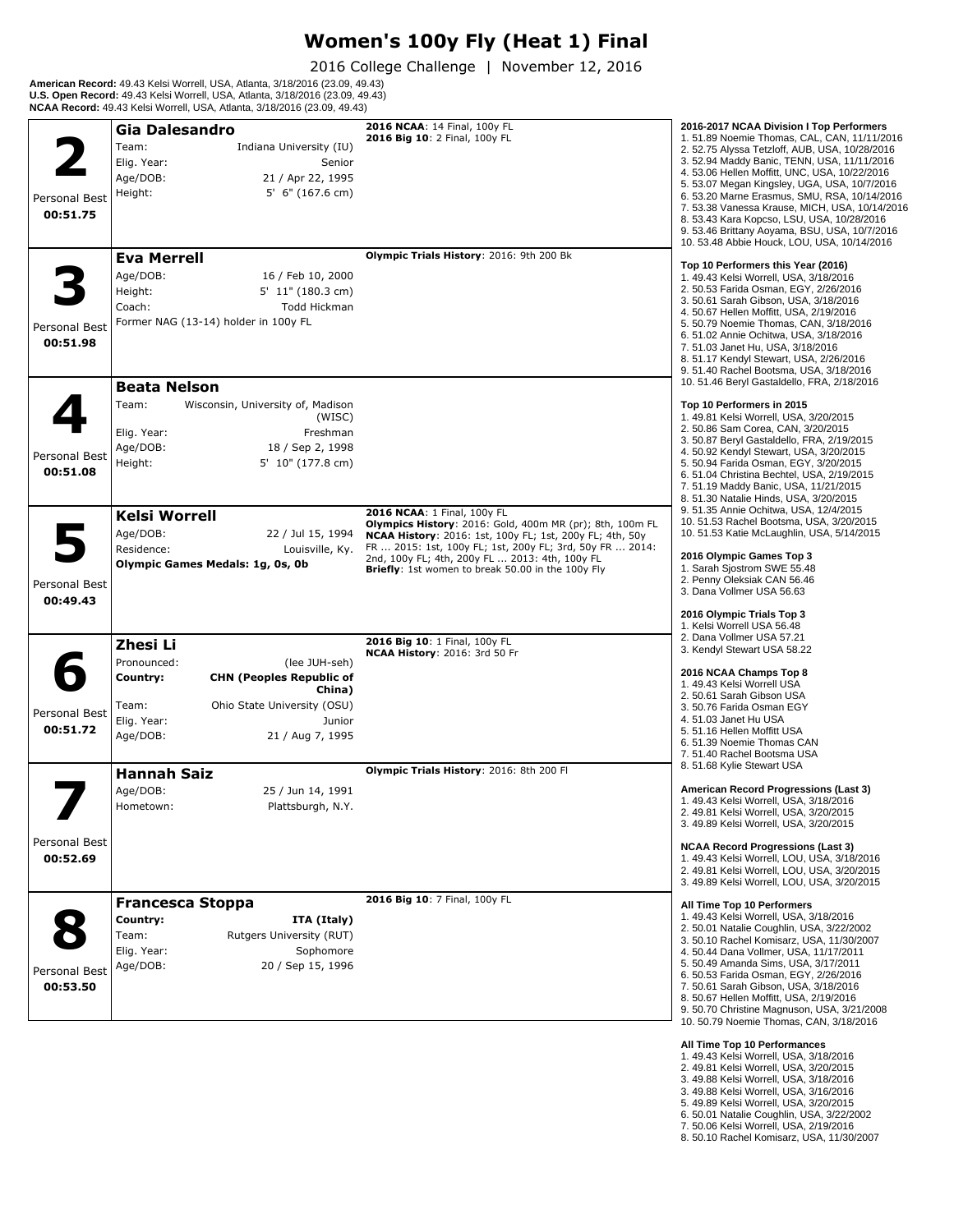# **Men's 100y Fly (Heat 1) Final**

2016 College Challenge | November 12, 2016

**American Record:** 44.18 Austin Staab, USA, College Station, USA, 3/27/2009 (09.59, 20.56, 32.27, 44.18)<br>**U.S. Open Record:** 44.01 Schooling Joseph, SIN, Atlanta, 3/25/2016 (20.46, 44.01)<br>**NCAA Record:** 44.01 Schooling Jos

|               | <b>Samuel Pomajevich</b>                                                |                                                                                        | 2016-2017 NCAA Division I Top Performers<br>1.46.93 Schooling Joseph, TEX, SIN, 11/4/2016       |
|---------------|-------------------------------------------------------------------------|----------------------------------------------------------------------------------------|-------------------------------------------------------------------------------------------------|
|               | Age/DOB:<br>18 / Oct 12, 1998<br>Height:<br>6' 1 1/2" (186.7 cm)        |                                                                                        | 2. 46.97 Andrew Sansoucie, UMIZ, USA, 11/10/2016<br>3.47.10 Luis Martinez, AUB, GUA, 10/28/2016 |
|               |                                                                         |                                                                                        | 4.47.15 Jack Conger, TEX, USA, 10/22/2016<br>5.47.25 Ryan Held, NCS, USA, 10/28/2016            |
| Personal Best |                                                                         |                                                                                        | 6.47.32 Caeleb Dressel, FLOR, USA, 10/13/2016<br>7.47.39 Justin Lynch, CAL, USA, 10/22/2016     |
| 00:47.99      |                                                                         |                                                                                        | 8. 47.53 Andrew Seliskar, CAL, USA, 10/7/2016<br>8.47.53 Gunnar Bentz, UGA, USA, 11/10/2016     |
|               | <b>Evan White</b>                                                       | 2016 Big 10: 4 Final, 100y FL                                                          | 10. 47.63 Logan Rysemus, LSU, USA, 10/7/2016<br>10. 47.63 Pace Clark, UGA, USA, 10/28/2016      |
|               | Country:<br><b>CAN</b> (Canada)                                         |                                                                                        | Top 10 Performers this Year (2016)                                                              |
|               | Team:<br>Michigan, University of (MICH)                                 |                                                                                        | 1.44.01 Schooling Joseph, SIN, 3/25/2016                                                        |
|               | Elig. Year:<br>Junior                                                   |                                                                                        | 2.44.40 Caeleb Dressel, USA, 3/25/2016<br>3. 44.87 Jack Conger, USA, 3/25/2016                  |
| Personal Best | Age/DOB:<br>20 / Jan 23, 1996                                           |                                                                                        | 4. 45.18 Luke Kaliszak, USA, 3/25/2016<br>5. 45.35 Matt McHugh, USA, 3/25/2016                  |
| 00:46.56      |                                                                         |                                                                                        | 6. 45.37 Philipp Sikatzki, GER, 3/25/2016<br>7. 45.56 Gianni Ferrero, GER, 3/10/2016            |
|               |                                                                         | Olympic Trials History: 2016: 4th 100 Br, 11th 50 Fr, 15th                             | 8.45.59 Logan Rysemus, USA, 2/18/2016<br>9. 45.62 Justin Lynch, USA, 3/4/2016                   |
|               | <b>Michael Andrew</b><br>Age/DOB:<br>17 / Apr 18, 1999                  | 100 FI                                                                                 | 10. 45.64 Vini Lanza, BRA, 2/26/2016                                                            |
|               | Height:<br>6' 5 3/4" (197.5 cm)                                         |                                                                                        | 10.45.64 Dylan Bosch, RSA, 3/25/2016                                                            |
|               | Hometown:<br>Lawrence, Kansas                                           |                                                                                        | Top 10 Performers in 2015<br>1. 44.51 Schooling Joseph, SIN, 3/27/2015                          |
| Personal Best | Coach:<br>Peter Andrew                                                  |                                                                                        | 2. 44.55 Jack Conger, USA, 3/27/2015<br>3. 44.89 Matthew Josa, USA, 3/12/2015                   |
| 00:46.23      |                                                                         |                                                                                        | 4. 45.01 Caeleb Dressel, USA, 11/21/2015<br>5.45.06 Tripp Cooper, USA, 3/27/2015                |
|               |                                                                         |                                                                                        | 6. 45.19 Miguel Ortiz, ESP, 12/18/2015<br>7. 45.40 Will Glass, USA, 3/27/2015                   |
|               | <b>Matt McHugh</b>                                                      | 2016 Big 10: 1 Final, 100y FL<br>NCAA History: 2016: 6th 100 Fl, 8th 100 Bk  2015: 7th | 8.45.46 Ryan Hoffer Hoffer, USA, 12/11/2015                                                     |
|               | Team:<br>Ohio State University (OSU)<br>Elig. Year:<br>Senior           | 100 FI                                                                                 | 9.45.60 Sam Lewis, USA, 3/27/2015<br>10. 45.66 Justin Lynch, USA, 12/5/2015                     |
|               | Age/DOB:<br>21 / Aug 9, 1995                                            |                                                                                        | 2016 Olympic Games Top 3                                                                        |
| Personal Best | Coach:<br><b>Bill Wadley</b>                                            |                                                                                        | 1. Schooling Joseph SIN 50.39<br>2. Michael Phelps USA 51.14                                    |
| 00:45.35      |                                                                         |                                                                                        | 2. Chad le Clos RSA 51.14<br>2. Tyler McGill USA 51.14                                          |
|               |                                                                         |                                                                                        |                                                                                                 |
|               | <b>Tom Shields</b>                                                      | Olympics History: 2016: Gold, 400m MR (pr); 7th, 100m FL;<br>20th, 200m FL             | 2016 Olympic Trials Top 3<br>1. Michael Phelps USA 51.00                                        |
|               | Country:<br><b>USA (United States)</b><br>Age/DOB:<br>25 / Jul 11, 1991 | World Champs History: 2015: Gold, 400m MR; 4th, 100m<br>FL; 8th, 200m FL               | 2. Tom Shields USA 51.20<br>3. Seth Stubblefield USA 51.24                                      |
|               | Coach:<br>Dave Durden                                                   |                                                                                        | 2016 NCAA Champs Top 8                                                                          |
| Personal Best | Olympic Games Medals: 1g, 0s, 0b                                        |                                                                                        | 1.44.01 Schooling Joseph SIN<br>2. 44.40 Caeleb Dressel USA                                     |
| 00:44.59      |                                                                         |                                                                                        | 3. 44.87 Jack Conger USA<br>4. 45.37 Philipp Sikatzki GER                                       |
|               |                                                                         |                                                                                        | 5. 45.49 Luke Kaliszak USA                                                                      |
|               | <b>Vinicius Lanza</b>                                                   | 2016 Big 10: 2 Final, 100y FL<br>2016 NCAA: 11 Final, 100y FL                          | 6.45.64 Matt McHugh USA<br>7.45.88 Dylan Bosch RSA                                              |
|               | Country:<br><b>BRA (Brazil)</b><br>Team:<br>Indiana University (IU)     |                                                                                        | 8. 46.26 Pace Clark USA                                                                         |
|               | Elig. Year:<br>Sophomore                                                |                                                                                        | American Record Progressions (Last 3)<br>1.44.18 Austin Staab, USA, 3/27/2009                   |
| Personal Best | Age/DOB:<br>19 / Mar 22, 1997                                           |                                                                                        | 2. 44.72 Ian Crocker, USA, 2/25/2004<br>3. 45.44 Ian Crocker, USA, 3/28/2002                    |
| 00:45.64      | Coach:<br>Ray Looze                                                     |                                                                                        |                                                                                                 |
|               |                                                                         |                                                                                        | <b>NCAA Record Progressions (Last 3)</b><br>1.44.01 Schooling Joseph, TEX, SIN, 3/25/2016       |
|               | <b>Cameron Craig</b>                                                    |                                                                                        | 2.44.18 Austin Staab, STAN, USA, 3/26/2009<br>3. 44.57 Albert Subirats, VEN, 3/15/2007          |
|               | Age/DOB:<br>18 / Feb 9, 1998<br>Coach:<br>Gunnar Schmidt                |                                                                                        | All Time Top 10 Performers                                                                      |
|               |                                                                         |                                                                                        | 1.44.01 Schooling Joseph, SIN, 3/25/2016<br>2. 44.18 Austin Staab, USA, 3/26/2009               |
| Personal Best |                                                                         |                                                                                        | 3.44.40 Caeleb Dressel, USA, 3/25/2016<br>4.44.55 Jack Conger, USA, 3/27/2015                   |
| 00:47.53      |                                                                         |                                                                                        | 5. 44.57 Albert Subirats, VEN, 3/15/2007                                                        |
|               |                                                                         |                                                                                        | 6. 44.59 Tom Shields, USA, 3/28/2013<br>7. 44.63 Tyler McGill, USA, 3/26/2009                   |
|               | <b>Jerzy Twarowski</b>                                                  | 2016 Big 10: 8 Final, 100y FL                                                          | 8. 44.72 Ian Crocker, USA, 2/25/2004<br>9. 44.73 Giles Smith, USA, 12/5/2013                    |
|               | Country:<br>POL (Poland)                                                |                                                                                        | 10. 44.87 Marcin Cieslak, POL, 3/27/2014                                                        |
|               | Team:<br>Iowa, University of (IOWA)<br>Elig. Year:<br>Junior            |                                                                                        | All Time Top 10 Performances<br>1.44.01 Schooling Joseph, SIN, 3/25/2016                        |
| Personal Best | Age/DOB:<br>20 / Dec 19, 1995                                           |                                                                                        | 2. 44.18 Austin Staab, USA, 3/26/2009                                                           |
| 00:46.70      |                                                                         |                                                                                        | 3.44.40 Caeleb Dressel, USA, 3/25/2016<br>4.44.51 Schooling Joseph, SIN, 3/27/2015              |
|               |                                                                         |                                                                                        | 5. 44.55 Jack Conger, USA, 3/27/2015<br>6. 44.57 Albert Subirats, VEN, 3/15/2007                |
|               |                                                                         |                                                                                        | 7. 44.59 Tom Shields, USA, 3/28/2013<br>8.44.62 Schooling Joseph, SIN, 2/26/2016                |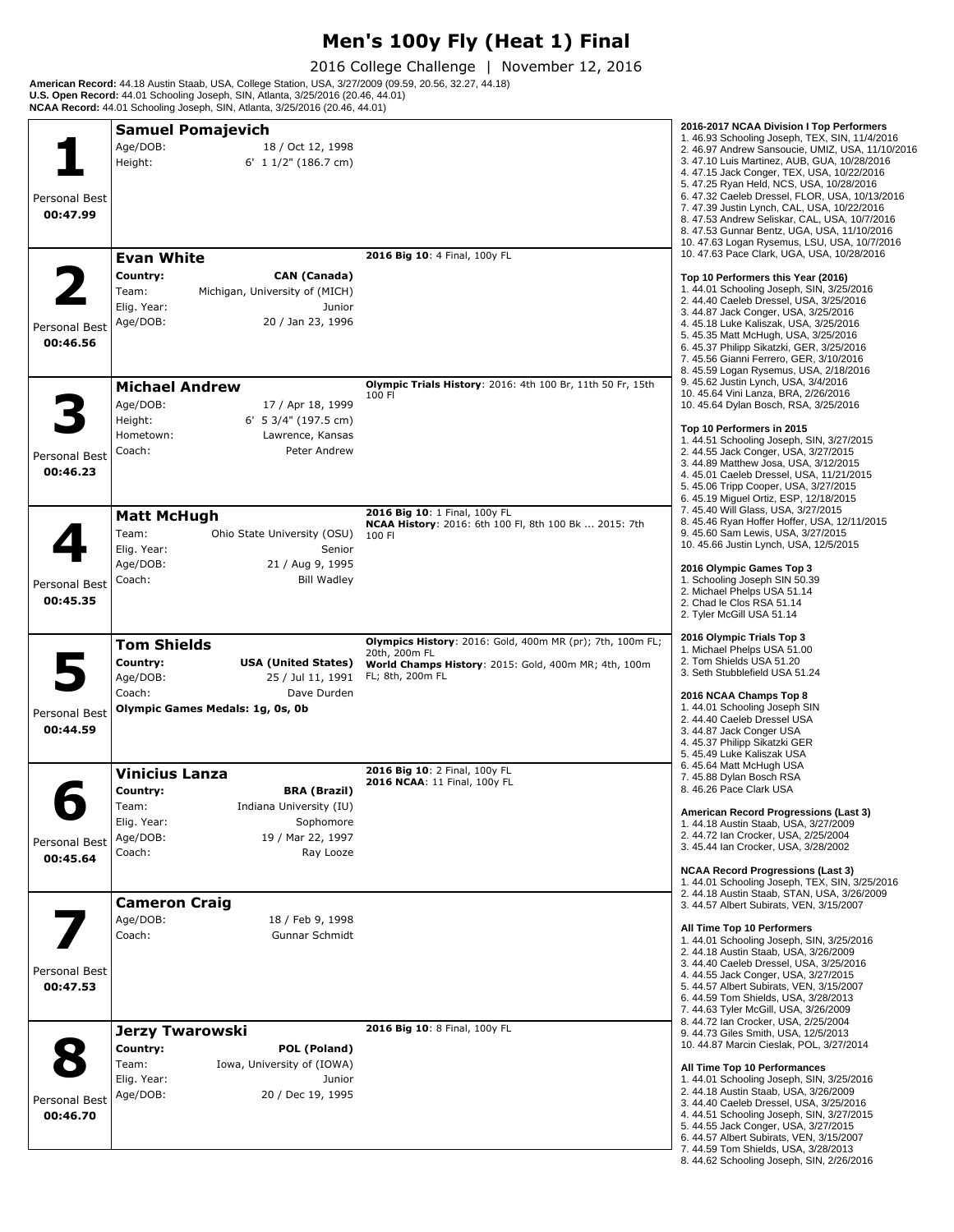#### **Women's 500y Free (Heat 1) Final**

2016 College Challenge | November 12, 2016

**American Record:** 4:26.58 Katie Ledecky, USA, Boyds, 2/6/2015 (24.94, 51.74, 1:18.70, 1:45.77, 2:12.96, 2:39.80, 3:06.63, 3:33.76, 4:00.63, 4:26.58)<br>**U.S. Open Record:** 4:26.58 Katie Ledecky, USA, Boyds, 2/6/2015 (24.94,

|                           | <b>Casey Francis</b>                                                                                                                                                                                                               | 2016 Big 10: 12 Final, 500y FR                                                                                                                                                                                                                                        | 2016-2017 NCAA Division I Top Performers                                                                                                                                                                                                                                                                                                                                                                                                                                                         |
|---------------------------|------------------------------------------------------------------------------------------------------------------------------------------------------------------------------------------------------------------------------------|-----------------------------------------------------------------------------------------------------------------------------------------------------------------------------------------------------------------------------------------------------------------------|--------------------------------------------------------------------------------------------------------------------------------------------------------------------------------------------------------------------------------------------------------------------------------------------------------------------------------------------------------------------------------------------------------------------------------------------------------------------------------------------------|
| Personal Best<br>04:42.06 | Team:<br>Pennsylvania State University<br>(PSU)<br>Elig. Year:<br>Senior<br>Age/DOB:<br>21 / Feb 3, 1995                                                                                                                           |                                                                                                                                                                                                                                                                       | 1. 4:36.43 Katie Ledecky, STAN, USA, 10/20/2016<br>2. 4:37.62 Bi Rose, MICH, CHN, 10/14/2016<br>3. 4:37.64 Mallory Comerford, LOU, USA, 10/14/2016<br>4. 4:38.06 Leah Smith, UVA, USA, 11/4/2016<br>5. 4:41.84 Hannah Moore, NCS, USA, 10/22/2016<br>6. 4:41.90 Becca Postoll, MICH, USA, 10/14/2016<br>7. 4:43.91 G Ryan, MICH, USA, 11/4/2016<br>8. 4:44.17 Cierra Runge, WISC, USA, 11/5/2016<br>9. 4:46.01 Abbie Houck, LOU, USA, 10/14/2016<br>10. 4:46.59 Hannah Cox, ARIZ, USA, 11/5/2016 |
| Personal Best<br>04:37.57 | <b>Ashley Twichell</b><br>Age/DOB:<br>27 / Jun 16, 1989<br>Height:<br>5' 9" (175.3 cm)<br>Fayetteville, N.Y.<br>Hometown:                                                                                                          | Olympic Trials History: 2016: 5th 800 Fr, 11th 400 Fr<br>2012: 10th, 800m FR; 18th, 400m FR                                                                                                                                                                           | Top 10 Performers this Year (2016)<br>1.4:30.74 Leah Smith, USA, 2/18/2016<br>2. 4:33.05 Brittany MacLean, CAN, 3/17/2016<br>3. 4:33.35 Hali Flickinger, USA, 3/17/2016<br>4.4:34.86 Haley Lips, USA, 3/17/2016<br>5. 4:35.69 Bi Rose, CHN, 2/18/2016<br>6. 4:36.43 Katie Ledecky, USA, 10/20/2016<br>7. 4:37.60 Morgan Tankersley, USA, 11/5/2016<br>8. 4:37.64 Mallory Comerford, USA, 10/14/2016<br>9. 4:37.92 Hannah Moore, USA, 3/17/2016                                                   |
| Personal Best<br>04:38.15 | <b>Lindsey Clary</b><br>Team:<br>Ohio State University (OSU)<br>Elig. Year:<br>Senior<br>Age/DOB:<br>21 / Oct 20, 1995<br>Coach:<br><b>Bill Dorenkott</b>                                                                          | 2016 Big 10: 3 Final, 500y FR<br>Olympic Trials History: 2016: 7th 400 IM, 15th 800 Fr<br>NCAA History: 2016: 2nd 400 IM, 6th 1650 Fr, 7th 500 Fr                                                                                                                     | 10. 4:38.13 Chelsea Chenault, USA, 2/25/2016<br>Top 10 Performers in 2015<br>1. 4:26.58 Katie Ledecky, USA, 2/6/2015<br>2. 4:30.37 Leah Smith, USA, 3/19/2015<br>3. 4:31.90 Cierra Runge, USA, 2/26/2015<br>4. 4:32.08 Allison Schmitt, USA, 3/5/2015<br>5. 4:33.47 Lotte Friis, DEN, 3/5/2015<br>6. 4:33.75 Brittany MacLean, CAN, 12/4/2015<br>7. 4:34.34 Sarah Henry, USA, 3/19/2015<br>8. 4:34.77 Becca Mann, USA, 3/5/2015                                                                  |
| Personal Best<br>04:30.37 | <b>Leah Smith</b><br>Team:<br>Virginia, University of (UVA)<br>Elig. Year:<br>Senior<br>Age/DOB:<br>21 / Apr 19, 1995<br>5' 9 1/2" (176.5 cm)<br>Height:<br>Residence:<br>Charlottesville, Va.<br>Olympic Games Medals: 1g, 0s, 1b | Olympics History: 2016: Bronze, 400m FR; Gold, 800m FR-<br>R: 4th, 800m FR<br>NCAA History: 2016: 1st, 500y FR; 1st, 1650y FR; 6th, 200y<br>FR  2015: 1st, 500y FR; 1st, 1650y FR; 7th, 200 FR<br>2014: 3rd, 1650y FR<br>Briefly: 2016 will be her 1st Olympic games. | 9. 4:35.01 Hali Flickinger, USA, 12/4/2015<br>10. 4:35.17 Amber McDermott, USA, 3/19/2015<br>2016 NCAA Champs Top 8<br>1.4:31.33 Leah Smith USA<br>2. 4:33.05 Brittany MacLean CAN<br>3. 4:33.35 Hali Flickinger USA<br>4.4:34.86 Haley Lips USA<br>5.4:35.76 Bi Rose CHN<br>6. 4:38.12 Hannah Moore USA<br>7. 4:38.44 Lindsey Clary USA                                                                                                                                                         |
| Personal Best<br>04:35.69 | <b>Rose Bi</b><br>Country:<br><b>CHN (Peoples Republic of</b><br>China)<br>Team:<br>Michigan, University of (MICH)<br>Elig. Year:<br>Sophomore<br>Age/DOB:<br>20 / Jun 20, 1996                                                    | 2016 Big 10: 2 Final, 500y FR<br>NCAA History: 2016: 5th 500 Fr, 3rd 1650 Fr                                                                                                                                                                                          | 8. 4:41.28 Mallory Comerford USA<br>American Record Progressions (Last 3)<br>1. 4:26.58 Katie Ledecky, USA, 2/6/2015<br>2. 4:28.71 Katie Ledecky, USA, 2/5/2014<br>3. 4:30.47 Katie Hoff, USA, 12/7/2007<br><b>NCAA Record Progressions (Last 3)</b><br>1. 4:30.37 Leah Smith, UVA, USA, 3/19/2015<br>2. 4:31.90 Cierra Runge, CAL, USA, 2/26/2015<br>3. 4:32.53 Brittany MacLean, UGA, CAN, 3/20/2014                                                                                           |
| Personal Best<br>04:38.47 | Sierra Schmidt<br>Age/DOB:<br>18 / May 6, 1998<br>Height:<br>5' 6" (167.6 cm)<br>Hometown:<br>Erdenheim, Pa.                                                                                                                       | Pan Ams History: 2015: Gold, 800m FR<br>Olympic Trials History: 2016: 8th 800 Fr, 10th 400 Fr                                                                                                                                                                         | All Time Top 10 Performers<br>1. 4:26.58 Katie Ledecky, USA, 2/6/2015<br>2. 4:30.37 Leah Smith, USA, 3/19/2015<br>3. 4:30.47 Katie Hoff, USA, 12/8/2007<br>4. 4:31.18 Dagny Knutson, USA, 12/3/2009<br>5. 4:31.90 Cierra Runge, USA, 2/26/2015<br>6. 4:32.08 Allison Schmitt, USA, 3/5/2015<br>7. 4:32.53 Brittany MacLean, CAN, 3/20/2014<br>8. 4:32.66 Missy Franklin, USA, 3/20/2014<br>9. 4:32.71 Kate Ziegler, USA, 12/7/2007                                                               |
| Personal Best<br>04:39.75 | <b>Kaersten Meitz</b><br>Team:<br>Purdue University (PUR)<br>Elig. Year:<br>Junior<br>Age/DOB:<br>20 / Dec 4, 1995                                                                                                                 | 2016 NCAA: 14 Final, 500y FR<br>2016 Big 10: 4 Final, 500y FR                                                                                                                                                                                                         | 10. 4:33.07 Sarah Henry, USA, 11/15/2012<br>All Time Top 10 Performances<br>1. 4:26.58 Katie Ledecky, USA, 2/6/2015<br>2. 4:27.21 Katie Ledecky, USA, 11/7/2015<br>3. 4:27.88 Katie Ledecky, USA, 2/6/2015<br>4. 4:28.17 Katie Ledecky, USA, 12/12/2015<br>5. 4:28.71 Katie Ledecky, USA, 2/5/2014<br>6. 4:29.54 Katie Ledecky, USA, 12/4/2014<br>7. 4:30.37 Leah Smith, USA, 3/19/2015<br>8. 4:30.42 Katie Ledecky, USA, 12/12/2015                                                             |